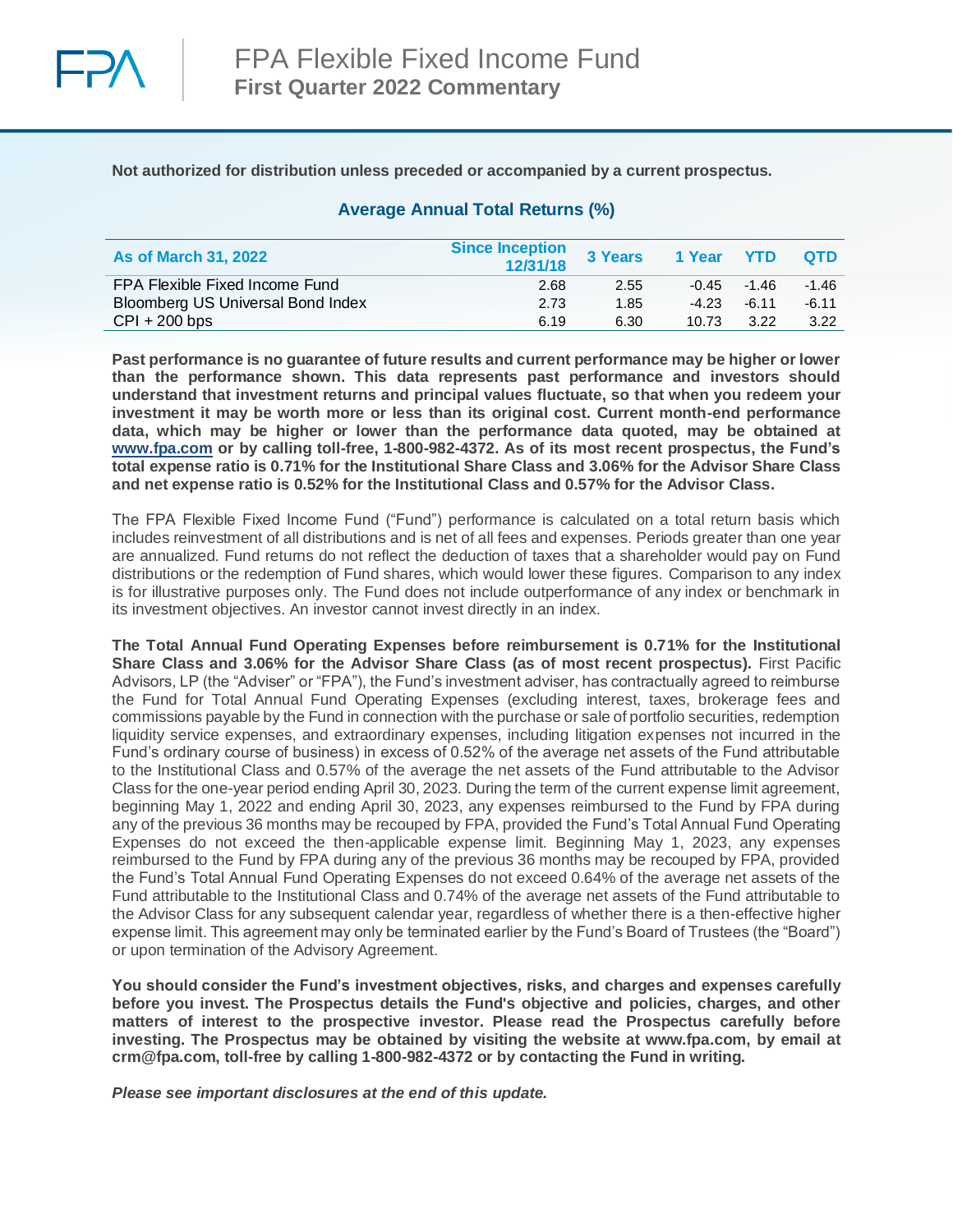# **Introduction**

Dear Fellow Shareholders,

FPA Flexible Fixed Income (the "Fund") returned -1.46% in the first quarter of 2022

As of March 31, 2022, the portfolio had a yield-to-worst<sup>1</sup> of 3.66% and an effective duration of 1.26 years. Inflation remains high and persistent, leading the Federal Reserve to raise the Fed Funds rate during the quarter and guide the market toward a significantly higher Fed Funds rate path going forward. The Federal Reserve also provided guidance on quantitative tightening or the reduction in its bond holdings.<sup>2</sup> In tandem, these actions led to a significant increase in Treasury yields with two- and three-year maturity Treasury yields increasing by 155-160 basis points (bps) during the quarter. Longer maturity Treasury yields also increased, but to a lesser extent, resulting in a flatter yield curve and portending weaker economic growth in the future. In addition, spreads increased across fixed income asset classes, though spreads are within historic norms. Indeed, the vast majority of the increase in bond yields during the quarter was due to higher Treasury yields, not spreads. As a consequence of higher Treasury yields and spreads, bond prices were negatively impacted across the market, leading to one of the worst quarters for bonds in decades.

Higher yields make high quality (rated single-A or higher) duration cheaper and more attractive to own, particularly since most of the recent increase in yields is due to higher risk-free rates. Meanwhile, yields on debt rated BBB or lower (referred to herein as "credit") are also higher but, while we are beginning to see some attractive investment opportunities, in general, potential returns are not very compelling in comparison to the credit risk and the incremental credit risk relative to risk-free assets. We aim to take advantage of more attractive prices, but we do so prudently, balancing near-term capital preservation with an eye toward attractive, long-term risk-adjusted returns.

The Fund's credit exposure (investments rated BBB or lower) increased from 24.1% as of Dec. 31, 2021, to 28.8% as of March 31, 2022. Cash and equivalents decreased from 11.4% of the portfolio to 5.0% over the same period.

# Portfolio Attribution**<sup>3</sup>**

The largest contributors to performance during the quarter were collateralized loan obligations (CLOs), where coupon payments offset slightly lower prices caused by higher spreads. Other investments contributed to performance but there were no other meaningful contributors to performance at the sector level.

The largest, second-largest and third-largest detractors from performance were asset-backed securities (ABS) backed by auto loans or leases, ABS backed by equipment and ABS backed by loans to late-stage, mostly software companies, which declined in price due to a combination of higher risk-free rates and spreads.

Overall, though the portfolio's return was negative during the quarter, we believe the portfolio performed relatively well due to its short duration and large exposure to floating rate bonds.

<https://www.federalreserve.gov/newsevents/pressreleases/monetary20220126c.htm>

<sup>1</sup> Yield-to-Worst ("YTW") is presented gross of fees and reflects the lowest possible yield on a callable bond without the issuer defaulting. It does not represent the yield an investor should expect to receive. As of March 31, 2022, the Fund's subsidized and unsubsidized 30-day SEC standardized yields ("SEC Yield") were 2.20% and 2.05%, respectively. The SEC Yield calculation is an annualized measure of the Fund's dividend and interest payments for the last 30 days, less the Fund expenses. Subsidized yield reflects fee waivers and/or expense reimbursements during the period. Without waivers and/or reimbursements, yields would be reduced. Unsubsidized yield does not adjust for any fee waivers and/or expense reimbursements in effect. The SEC Yield calculation shows investors what they would earn in yield over the course of a 12-month period if the fund continued earning the same rate for the rest of the year.

<sup>2</sup> Source: Board of Governors of the Federal Reserve System;

<sup>&</sup>lt;sup>3</sup> This information is not a recommendation for a specific security or sector and these securities/sectors may not be in the Fund at the time you receive this report. The information provided does not reflect all positions or sectors purchased, sold or recommended by FPA during the quarter. The portfolio holdings as of the most recent quarter-end may be obtained at [www.fpa.com.](http://www.fpa.com/)

**Past performance is no guarantee, nor is it indicative, of future results.**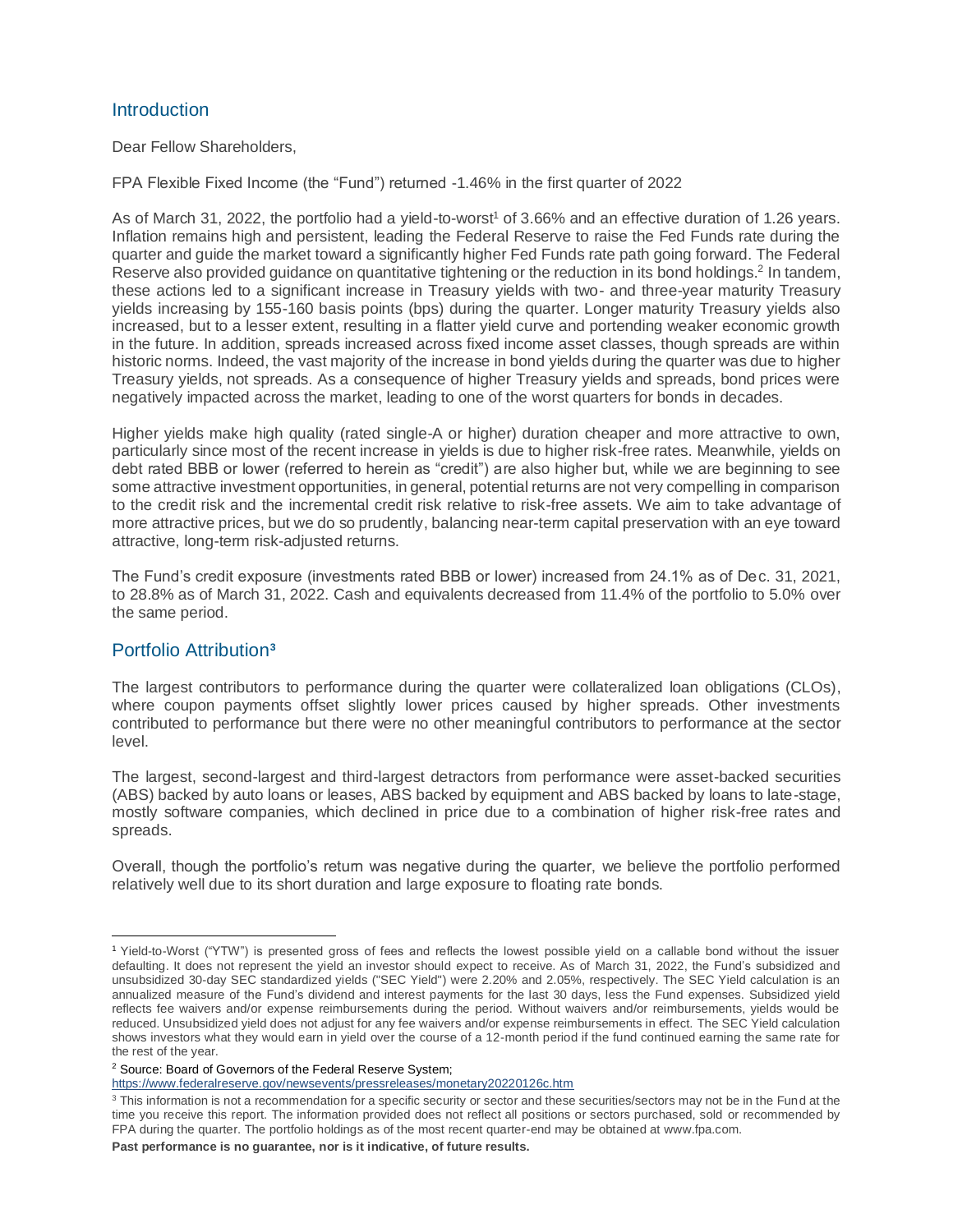# Portfolio Activity

The table below shows the portfolio's sector level exposures as of March 31, 2022 compared to Dec 31, 2021:

| <b>Sector</b>                      | % Portfolio<br>3/31/2022 | % Portfolio<br>12/31/2021 |
|------------------------------------|--------------------------|---------------------------|
| ABS                                | 69.2                     | 65.2                      |
| Mortgage Backed (CMO) <sup>4</sup> | 7.7                      | 7.4                       |
| Stripped Mortgage-backed           | 0.2                      | 0.2                       |
| Corporate                          | 10.8                     | 7.0                       |
| CMBS <sup>4</sup>                  | 7.1                      | 8.8                       |
| Cash and equivalents               | 5.0                      | 11.4                      |
| <b>Total</b>                       | 100.0%                   | 100.0%                    |
| Yield-to-worst <sup>5</sup>        | 3.66%                    | 1.98%                     |
| Effective Duration (years)         | 1.26                     | 0.98                      |
| Average Life (years)               | 2.42                     | 1.94                      |

Treasury yields increased significantly during the quarter. In combination with higher spreads on highlyrated debt, overall yields on high-quality bonds (rated single-A or higher) increased meaningfully. As described further below, we use yields as a guide for the duration of our investments. When yields increase, we incrementally add duration because higher yields typically can compensate for the additional duration risk. We believe this approach augments the long-term risk versus reward profile of the Fund. In line with this approach, during the quarter, we bought fixed rate, high-quality bonds with an average yield and duration of 3.2% and 2.4 years, respectively, in areas including asset-backed securities (ABS) backed by equipment, ABS backed by subprime quality auto loans, ABS backed by prime quality auto loans or leases, and ABS backed by insurance premium loans. In addition, we bought high-quality, floating rate CLOs secured by corporate loans or commercial real estate loans.

Similar to the dynamic in high-quality debt, yields in credit markets have increased but mostly as a function of higher risk-free rates rather than higher spreads. Using the BB-rated component of the Bloomberg U.S. High-Yield Index, excluding energy as a proxy for the credit opportunity set, yields increased by approximately 175 bps during the quarter, with only 46 of those bps coming from an increase in spread and 130 bps coming from an increase in risk-free rates.<sup>6</sup> As absolute return oriented investors, when we invest in credit, we seek what we believe is a sufficient expected total return to compensate for the possibility of not getting paid back on our investment. But we also need sufficient compensation above what we could

<sup>4</sup> Collateralized mortgage obligations ("CMO") are mortgage-backed bonds that separate mortgage pools into different maturity classes. Commercial mortgage-backed securities ("CMBS") are securities backed by commercial mortgages rather than residential mortgages.

<sup>5</sup> Yield-to-Worst ("YTW") is presented gross of fees and reflects the lowest possible yield on a callable bond without the issuer defaulting. It does not represent the yield an investor should expect to receive. As of March 31, 2022, the Fund's subsidized and unsubsidized 30-day SEC standardized yields ("SEC Yield") were 2.20% and 2.05%, respectively. The SEC Yield calculation is an annualized measure of the Fund's dividend and interest payments for the last 30 days, less the Fund expenses. Subsidized yield reflects fee waivers and/or expense reimbursements during the period. Without waivers and/or reimbursements, yields would be reduced. Unsubsidized yield does not adjust for any fee waivers and/or expense reimbursements in effect. The SEC Yield calculation shows investors what they would earn in yield over the course of a 12-month period if the fund continued earning the same rate for the rest of the year.

**Past performance is no guarantee, nor is it indicative, of future results.**

<sup>6</sup> Source: Bloomberg, As of 3/31/2022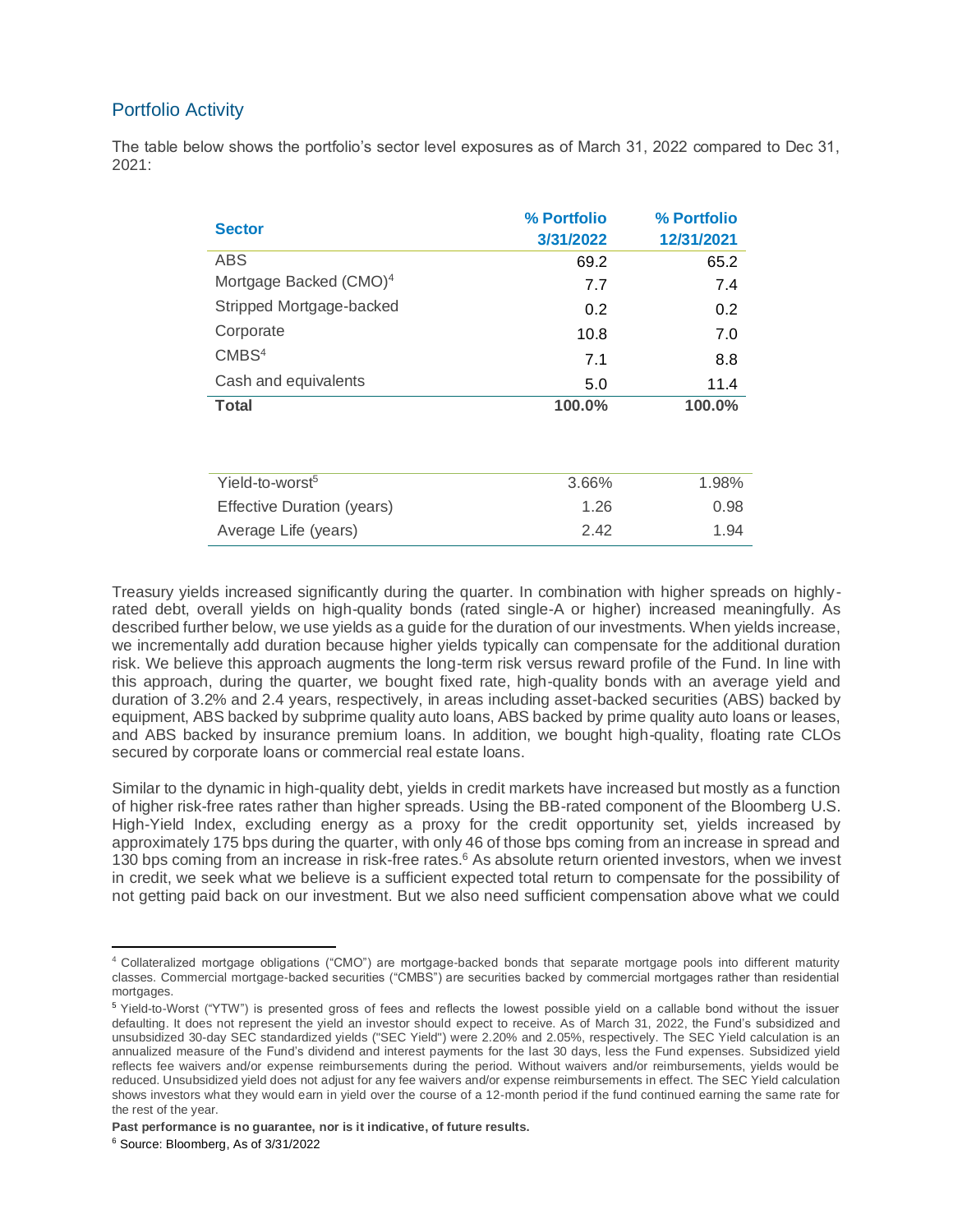get in less risky investments. Credit markets are inching toward attractiveness but, as a general statement, we don't believe they are not there yet.

Nevertheless, we continue to hunt for attractive credit. We bought investment grade corporate bonds this past quarter, though we include these bonds within our credit holdings because they are rated BBB. Elsewhere within credit (defined as investments rated BBB or lower), our investments this quarter included high-yield corporate bonds, bank loans, and bonds backed by non-performing single-family mortgages. Some of these investments were new investments but most were additions to existing positions.

Overall, investments this quarter were funded with a combination of cash and selling existing short duration holdings.

## Market Commentary

The bond market has had a terrible start to the year. In fact, we are in the midst of the worst bond market in at least 40 years.<sup>7</sup> Inflation led to a significant increase in risk-free rates that has roiled bond markets, resulting in negative returns for nearly all types of bonds. The silver lining of this negative performance is that bonds are now meaningfully more attractive, creating an opportunity to enhance the Fund's long-term return profile.

|  | The table below shows the Q1 2022 return on various bond indices. |
|--|-------------------------------------------------------------------|
|--|-------------------------------------------------------------------|

| 2-year Treasury                             | $-2.44%$  |
|---------------------------------------------|-----------|
| Bloomberg 1-3 yr. U.S. Aggregate Bond Index | $-2.50%$  |
| 10-year Treasury                            | $-8.52%$  |
| 30-year Treasury                            | $-15.56%$ |
| Bloomberg U.S. Aggregate Bond Index         | $-5.93%$  |
| Bloomberg Global Aggregate Bond Index       | $-6.16%$  |
| Bloomberg High Yield Index                  | $-4.84%$  |
| <b>Bloomberg Emerging Market Bond Index</b> | $-9.23%$  |

To put the returns above into context, two-year Treasuries have had the worst start to the year in at least 45 years. 10-year Treasury bonds had the third-worst quarterly performance since the Civil War, surpassed only by worse returns in 1931 and the 1980s.<sup>8</sup>

These poor returns were driven by a significant increase in risk-free rates that is related to inflation. Inflation is a problem that has not gone away as quickly as central bankers had expected. As shown in the chart below, inflation continues at a torrid pace. It has been exacerbated by Russia's invasion of Ukraine, which has negatively impacted commodity supplies and spurred countries to localize supply chains on geopolitical concerns.

<sup>&</sup>lt;sup>7</sup> The Wall Street Journal, [\(https://www.wsj.com/articles/bond-market-suffers-worst-quarter-in-decades-](https://www.wsj.com/articles/bond-market-suffers-worst-quarter-in-decades-11648737087)

[<sup>11648737087#:~:</sup>text=Yields%20on%20Treasurys%20have%20logged,rising%20the%20most%20since%201994.&text=U.S.%20bo](https://www.wsj.com/articles/bond-market-suffers-worst-quarter-in-decades-11648737087) [nds'%20worst%20quarter%20in,biggest%20dip%20in%20recent%20memory.](https://www.wsj.com/articles/bond-market-suffers-worst-quarter-in-decades-11648737087))

<sup>8</sup> Source: Bloomberg, Deutsche Bank. As of 3/31/2022.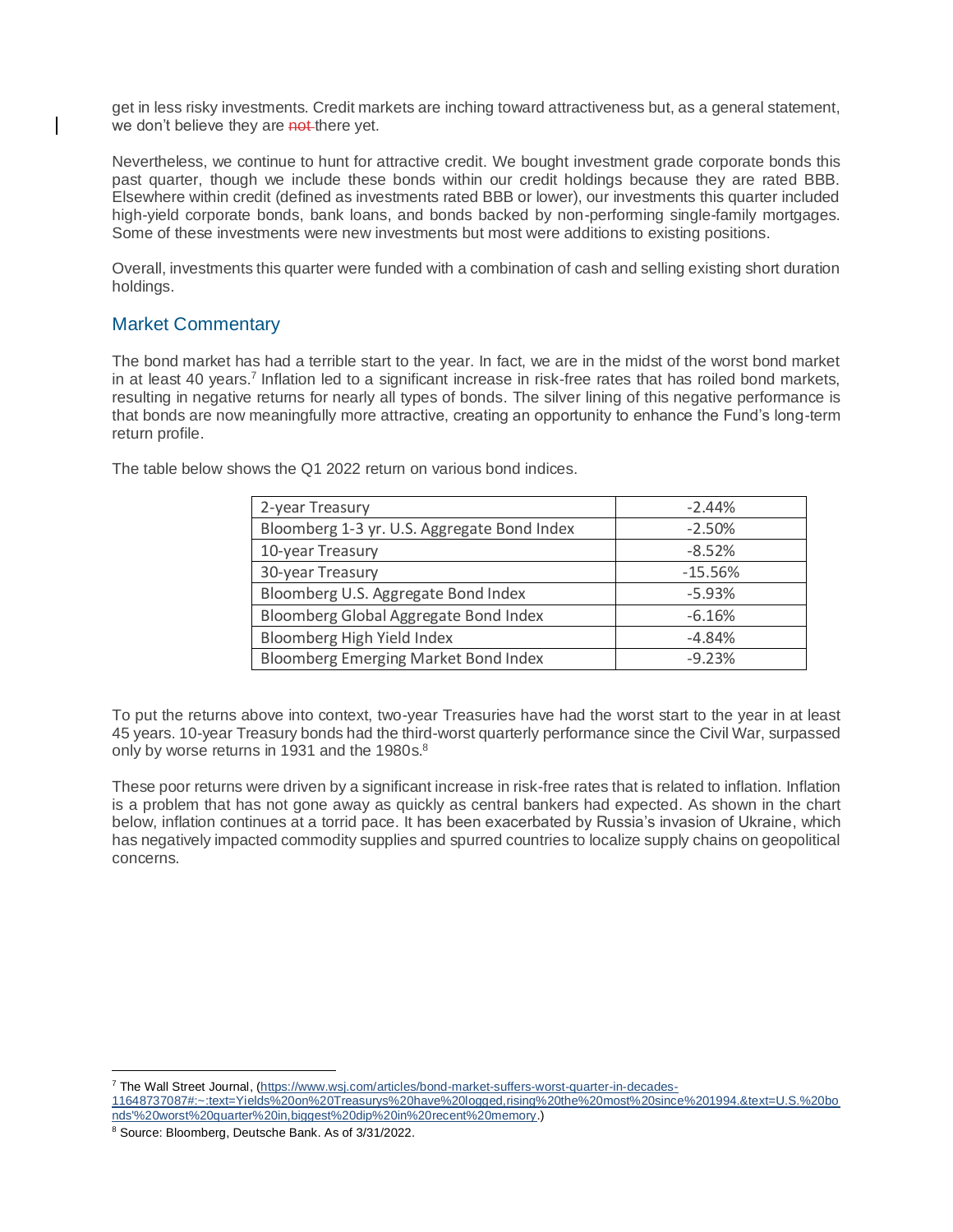

*Source: Bureau of Labor Statistics. Chart data thru March 31, 2022. The "Consumer Price Index for All Urban Consumers: All Items Less Food & Energy" is an aggregate of prices paid by urban consumers for a typical basket of goods, excluding food and energy. This measurement, known as "Core CPI," is widely used by economists because food and energy prices can be volatile. The all urban consumer group represents about 93 percent of the total U.S. population. It is based on the expenditures of almost all residents of urban or metropolitan areas, including professionals, the self-employed, the unemployed, and retired people, as*  well as urban wage earners and clerical workers. Not included in the CPI are the spending patterns of people living in rural *nonmetropolitan areas, those in farm households, people in the Armed Forces, and those in institutions, such as prisons and mental hospitals.*

With inflation running hot and U.S. monetary policy still very easy, the Fed was forced to aggressively pivot to a tighter monetary policy stance. As of December 2021, the market expected three 25-basis point hikes from the Fed over the course of 2022. In March 2022, the Fed released updated projections for the Fed Funds rate – their plan for how they expect to tighten monetary policy.<sup>9</sup> Those projections led to a dramatic change in market expectations. By the end of March 2022, the market expected more than eight 25-basispoint hikes by the end of 2022. The result is that the market's expectation for the Fed Funds rate by the end of 2022 increased from 0.8% to 2.4%, representing 158 bps of additional increases that was priced into the market during Q1 2022.<sup>10</sup>

In addition to promoting a steeper path to the Fed Funds rate, the Fed also began to outline its plans to reduce its bond holdings. During the pandemic, the Fed bought bonds to stimulate the economy, a process called quantitative easing. Now the Fed is about to reduce those bond holdings, a process known as quantitative tightening, which will lead to hundreds of billions of dollars of bonds getting absorbed by the rest of the market.

Together, the higher Fed Funds rate expectations and planned reduction in the Fed's bond holdings led to a dramatic increase in Treasury yields during the quarter. This chart shows the Treasury yield curve as of December 2021 and March 2022, along with the changes in yield over the past three and 12 months.

<sup>9</sup> Source: The Federal Reserve. https://www.federalreserve.gov/monetarypolicy/files/fomcprojtabl20220316.pdf.

<sup>10</sup> Source: Bloomberg. As of 3/31/2022.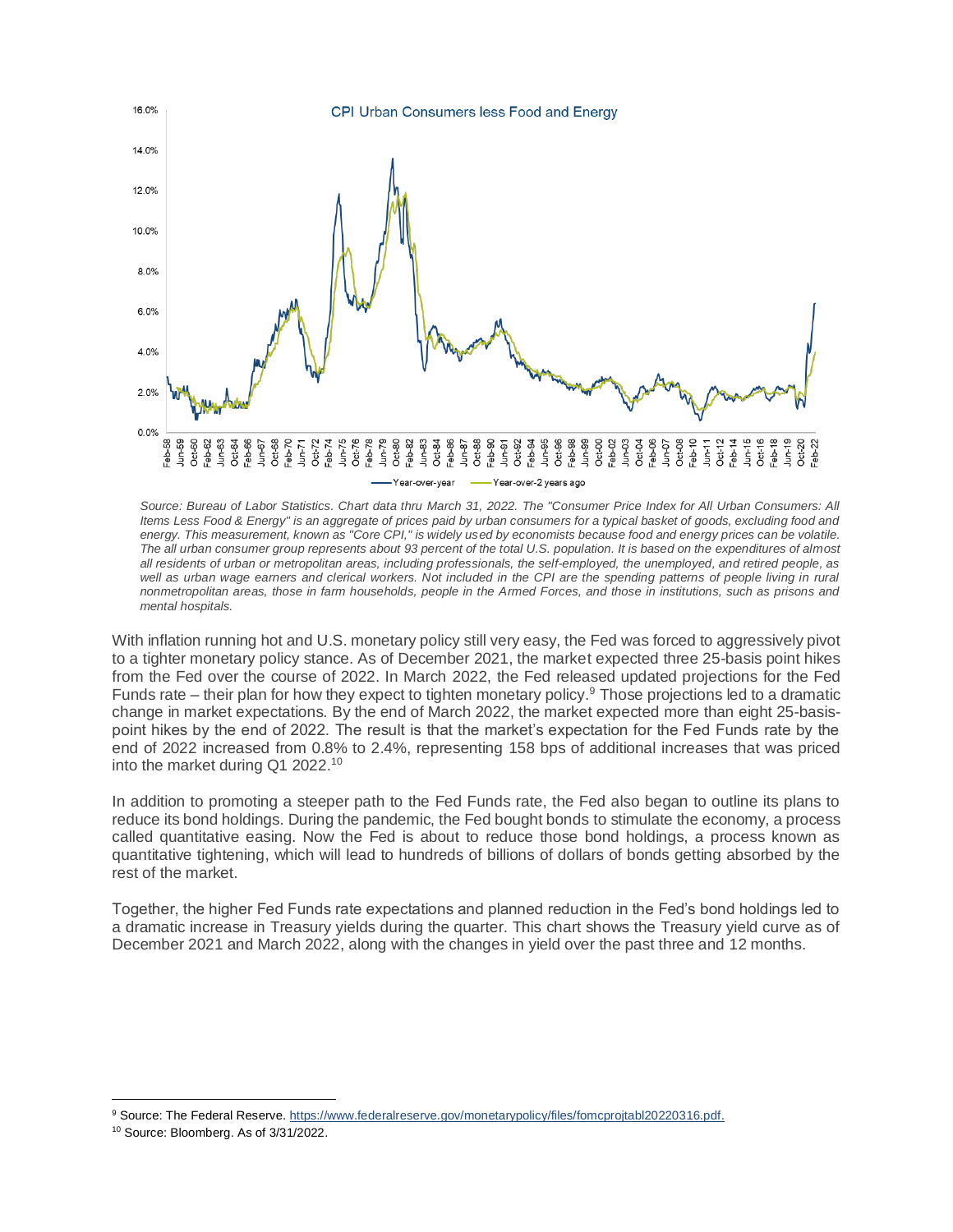

*Source: Bloomberg. Chart data as of the dates shown.*

The increase in risk-free rates shown above pummeled bond prices and led to historically poor returns across the fixed income market. Yet, while the changes in yield shown above are certainly large, they are not unprecedented, which raises the question of why bond returns were so terrible this time around. The answer is that these yield increases occurred against the backdrop of historically expensive bond valuations. To put bond valuations in perspective, the following chart shows the ratio of yield to duration for two-year Treasury bonds along with historical quarterly changes in two-year Treasury yields. The yield-toduration ratio measures a bond's ability to produce positive returns in a rising interest rate environment. When the ratio is higher, returns are better, all things being equal, because there is more yield to offset a decline in price caused by rising interest rates. Leading up to 2022, this ratio was near its all-time low meaning that there was historically little yield to compensate for yield-driven price declines. As the bars in the chart demonstrate, the magnitude of this past quarter's large yield change is rare but not unprecedented, having occurred before in the 70's and early 80's. What is unprecedented is that this time, bonds were historically expensive when that large yield change occurred. As a result, when a large yield change led to a large move in bond prices, there was not enough yield available to offset the price decline, resulting in negative returns. This same dynamic played out for longer maturity bonds as well.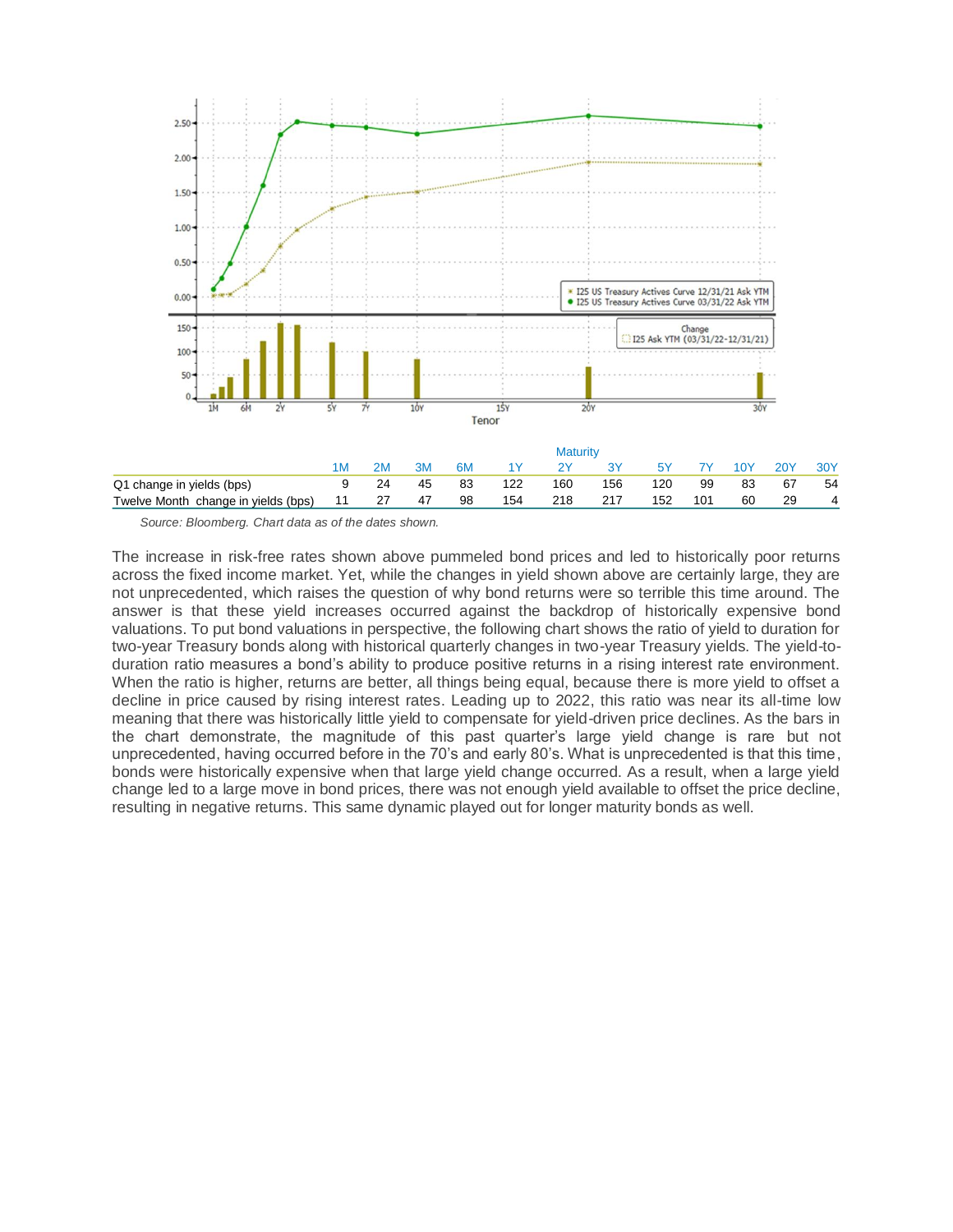Two-year U.S. Treasury



*Source: Bloomberg. As of 3/31/2022.*

Yet historically expensive bond valuations should not have caught people off guard. In fact, we pointed out last year how expensive bonds were and tried to caution investors that they should be aware of the duration risk in the market. On our end, we responded to the expensive market by positioning the Fund with a shorter duration.

We made our decision to shorten duration using our absolute value approach to investing. Many other fixed income investors invest by predicting where interest rates will go and then they use your money to make their speculative bets. The reality is that it is hard to get those bets right and, even if one gets it right, it is hard to do so consistently. We have been upfront with our investors that we do not have a view on what will happen in the future – we do not have macroeconomic views and we do not know where rates or markets will go. At best, we have informed opinions, but we would never bet your money – and ours – on those opinions because we seek consistent, repeatable results.

To that end, we invest in a way that tries to protect on the downside. We take this approach because bonds generally do not have much upside potential. As such, it is important to try to protect against bad outcomes, which almost inevitably happen. We are focused on capital preservation in the long-term with respect to the ultimate repayment of our bonds. We are also focused on capital preservation in the short-term with respect to mark-to-market risk, where duration or interest rate risk can be a big driver of bond prices.

To seek to mitigate the short-term mark-to-market downside risk, we actively manage the Fund's duration by using our duration stress test as a guide. We try to buy bonds that we expect will have approximately a breakeven return or greater over a 12-month period if we assume that yields increase by 100 bps during that 12-month period. The time frame of our duration test lines up with the Fund's 12-month positive return goal. This test ends up embedding into the portfolio a cushion against rising interest rates. That cushion is generally around an increase of 100 bps of yield on individual bonds, which means that if rates rise by 100 bps or less over 12 months, the Fund generally breaks even or makes money on those bonds (before fees) assuming no default risk. Further, because of how the portfolio ages over time, floating rate bond exposure and other factors, at the portfolio level, oftentimes the portfolio ends up having much more cushion than 100 bps.

Having consistently employed this test to manage the Fund's duration, having paid attention to bond valuation and having proactively sought to insulate the portfolio against expensive bond prices, FPA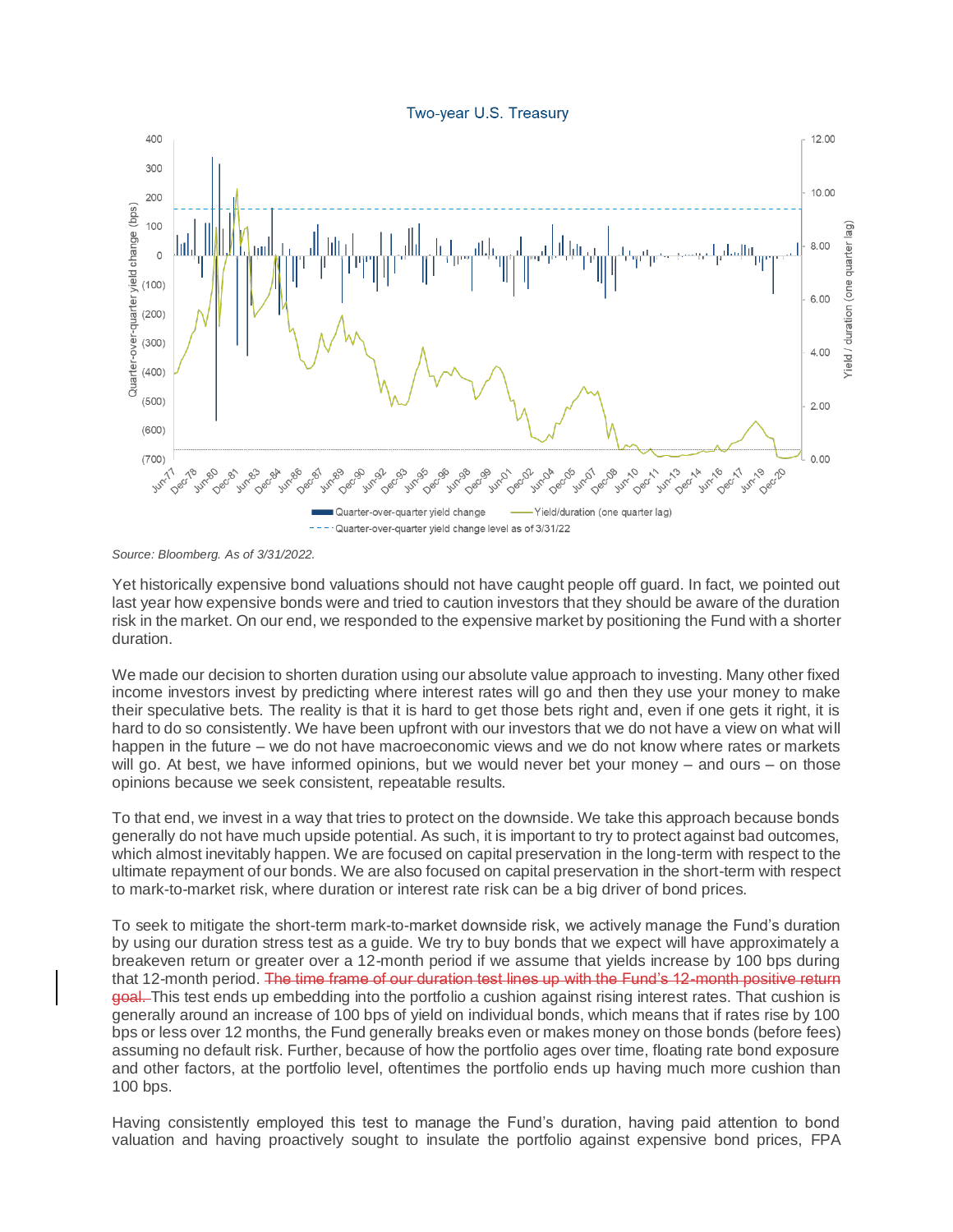Flexible Fixed Income, though down this past quarter, was down much less than other fixed income investments as shown in the table below. We have provided a number of categories and indices that we believe may be of interest because FPA Flexible Fixed Income investors may use the Fund in their portfolios in a number of ways.

|                                            | Q1 2022 return <sup>11</sup> |
|--------------------------------------------|------------------------------|
| FPA Flexible Fixed Income                  | $-1.46%$                     |
| Morningstar Nontraditional bond category   | $-2.49%$                     |
| Morningstar Short-term bond category       | $-2.92\%$                    |
| Bloomberg U.S. 1-3 yr Aggregate Bond Index | $-2.50\%$                    |
| Bloomberg U.S. Aggregate Bond Index        | $-5.93\%$                    |
| Bloomberg U.S. High Yield Index            | $-4.84%$                     |
| Bloomberg U.S. Universal Bond Index        | $-2.68%$                     |

Of course, the silver lining of higher yields is that bonds are more now attractive. A more attractive bond market means that FPA Flexible Fixed Income is also now more attractive. Due in part to our investment activity during the quarter, the Fund's yield-to-worst has increased by 170 bps to 3.66% and its duration has increased by 0.3 years to 1.26 years. As described further below, the increase in duration was by design. Even with the incrementally higher duration, the ratio of yield-to-worst to duration for FPA Flexible Fixed Income in comparison to the Universal Index shows that FPA Flexible Fixed Income offers more insulation against rising interest rates, all things being equal.

## **Characteristics<sup>12</sup>**

|                                                 | Yield-to-Worst(%) | <b>Effective Duration (yrs)</b> | <b>YTW/Duration</b> | Higher ratio equals                                                |
|-------------------------------------------------|-------------------|---------------------------------|---------------------|--------------------------------------------------------------------|
| <b>FPA Flexible Fixed Income Fund ("FPFIX")</b> | 3.66              | 1.26                            | 2.90                | less exposure to<br>interest rate risk                             |
| Bloomberg U.S. Universal Index                  | 3.29              | 6.36                            | 0.52                | <b>FPFIX captures 111%</b>                                         |
|                                                 |                   |                                 |                     | of the yield with 20%<br>of the interest rate<br>risk of the Index |

Notably, the Fund's yield-to-worst does not capture the potential benefit of the Fund's floating rate investments which represent approximately 32% of the Fund. If market expectations are to be believed, the coupons on these floating rate investments could increase by 200-225 bps in 2022. We do not expect that increase to appear all at once and it is contingent on what the Fed ends up doing with respect to rate hikes, but it represents potential additional yield that is not captured in the yield-to-worst and yield-to-worst to duration ratio shown above, which means that there could be additional yield and insulation against rising rates in the portfolio.<sup>13</sup>

<sup>11</sup> Comparison to indices or Morningstar categories is for illustrative purposes only. The Fund does not include outperformance of any index or category in its investment objectives.

<sup>&</sup>lt;sup>12</sup> Source: FactSet, Bloomberg. Comparison to the Bloomberg U.S. Universal Index is for illustrative purposes only. FPFIX does not include outperformance of any index or benchmark in its investment objectives. An investor cannot invest directly in an index. Please refer to page 1 for net performance of the Fund since inception. Please see footnote 1 for the Fund's SEC Yield. Please refer to the end of the presentation for Important Disclosures and Index definitions.

<sup>&</sup>lt;sup>13</sup> Floating Rate Bonds or Notes (FRNs) are fixed income securities that pay a coupon determined by a reference rate which resets periodically. As the reference rate resets, the payment received is not fixed and fluctuates overtime. FRNs are in demand among investors when it is expected that interest rates will increase. FRNs can be beneficial as they offer investors an opportunity to earn higher coupon payments should the reference rate rise. FRNs also offer lower duration than fixed rate notes which protects value in a rising rate environment. FRNs present risk if interest rates decrease, which would result in lower coupon payments. All payments on FRNs are subject to the creditworthiness of the issuer. (Source: RBC Capital Markets, An Overview of Floating Rate Notes, [https://www.rbccm.com/assets/rbccm/docs/expertise/fixed-income/us/rbc-floating-rate-notes-fact-sheet.pdf.\)](https://www.rbccm.com/assets/rbccm/docs/expertise/fixed-income/us/rbc-floating-rate-notes-fact-sheet.pdf)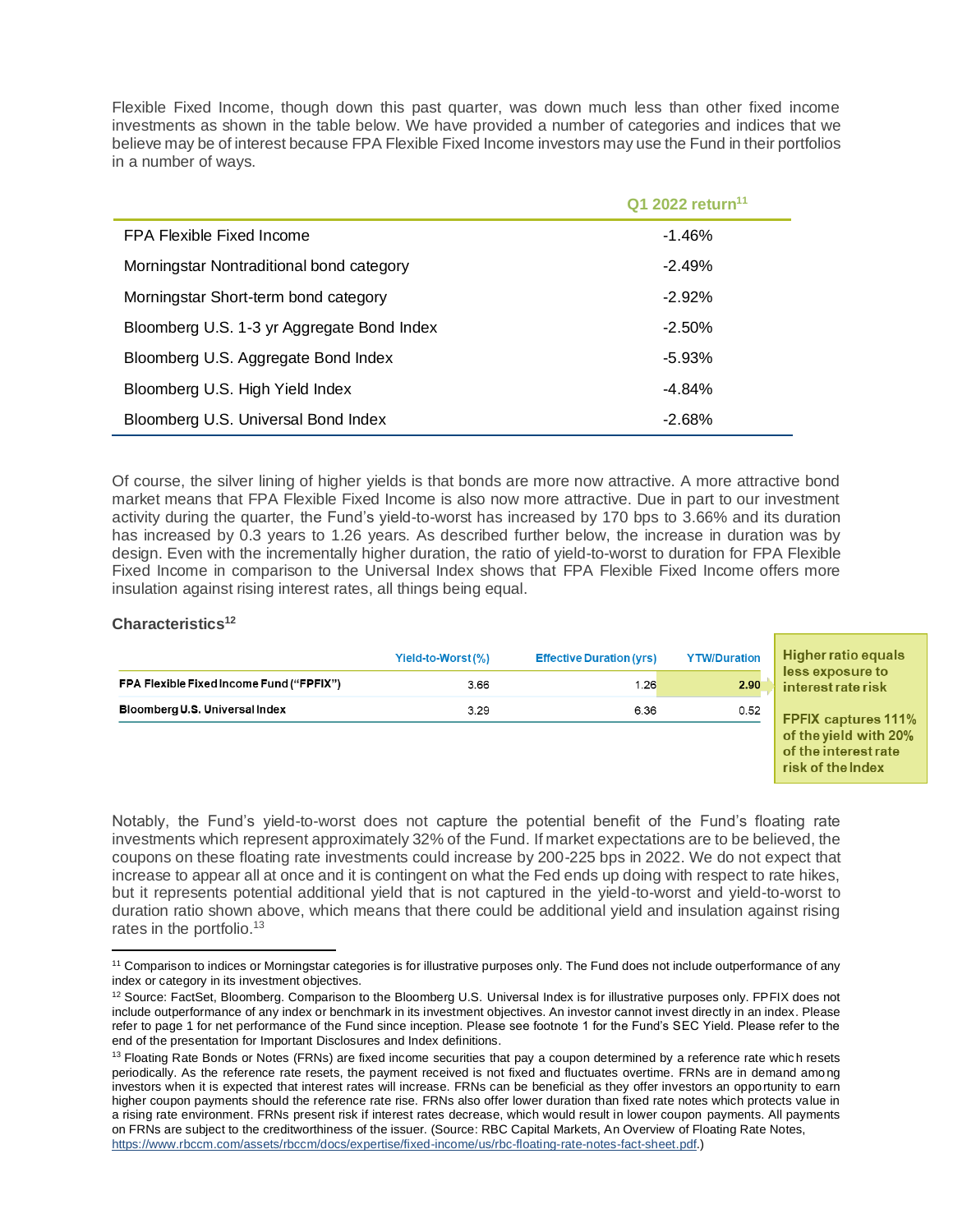As we navigate markets, not only does our duration test seek to insulate the Fund from rising rates, it also guides us to buy shorter duration bonds when yields fall and, conversely, buy longer duration bonds when yields increase. Conceptually this approach makes sense – when yields are lower, duration is more expensive and we should own less duration, i.e., we should buy shorter duration bonds. Last year, when yields were lower, we bought shorter duration bonds and that positioned the Fund well for the increase in yields we are now experiencing.

With respect to our approach in the current market environment, now that yields are higher, duration is cheaper, so we should buy more duration, i.e., longer duration bonds. As noted earlier, the majority of the yield increase in the bond market is due to higher risk-free rates, not spreads. As such, when the market gets cheaper, especially when it is because of higher risk-free rates, we think we should lean into that opportunity because it improves the long-term return prospects of the Fund. For us, leaning in does not mean buying 30-year bonds or even 10-year bonds. Rather, we incrementally add higher yielding, longer duration bonds by using our 100 bps duration test as a guide. As an example of how this works, in Q4 2021, we bought highly-rated fixed rate bonds with an average duration of 2.0 years and a 1.5% yield. In Q1 2022, as referenced earlier, we bought similar types of bonds with an average duration of 2.4 years and a yield of 3.4%. The additional duration is incremental but it meaningfully improves the portfolio. Adding duration in this manner helps to insulate the Fund against rising interest rates while putting the Fund in a better position if rates decline because, in a declining rate environment, having more duration improves the potential total return.

Why might rates decline? One possibility is a recession. The Fed's aggressive tightening has put economists and the market on recession alert. An inversion of the yield curve, which occurs when two-year Treasury yields are greater than 10-year Treasury yields, has historically presaged a recession. The yield curve briefly inverted in the first quarter, suggesting that there may be a recession at some point (while the inverted curve has a strong record in predicting recessions, its track record on predicting the timing is soso). If the Fed has to change course on its current policy because of a recession and tighten less or not at all, rates could decline. It would not be unprecedented for the Fed to quickly reverse course. In the six months between September 2018 and March 2019, the market's expectations for the Fed Funds rate at the end of 2019 swung from an expectation of more than 2 hikes to a rate cut!<sup>14</sup> Note that this reversal in policy expectations was not COVID-induced, as this occurred several quarters before COVID was on anyone's radar.

Longer term, rates could decline because of the trajectory of the U.S. economy. For decades, the U.S. economy and much of the developed world have been in a disinflationary or even deflationary mode. During that time, assets with duration have performed well over the long run because of central banks' stimulus efforts. While inflation is currently high, it is not clear that the U.S. economy has fundamentally changed such that we will be in an inflationary mode over the long term. There are, of course, reasons to believe that we could be in an inflationary environment for some period of time, including the geopolitically driven near-sourcing of supply chains referenced earlier. However, if the U.S. economy is still a disinflationary economy long term, owning more duration is better for returns than owning less, especially if one buys duration with the goal of insulating against rising rates as we do. To reiterate, we are not making a macroeconomic bet; we are simply buying optionality on lower rates and doing so with some insulation against rates rising further.

Having said that, this approach is not without risk because it is hard to predict how much and how quickly rates could rise in the short-term. We have tried to build insulation against rising rates into our portfolio but sometimes the market overwhelms even our disciplined and conservative approach. Seeking more insulation from rising rates makes it tough to ever own bonds and one might as well sit in cash all of the time. By the same token, one should probably never take any risk at all. Furthermore, there is an opportunity cost to holding cash.

We believe this approach to active duration management will continue to limit short-term drawdowns and that limited short-term drawdowns are in service to the longer-term goal of delivering to our investors superior total returns with a smoother ride than the alternatives which is really what we are ultimately aiming

**Past performance is no guarantee, nor is it indicative, of future results.**

<sup>&</sup>lt;sup>14</sup> Source: Bloomberg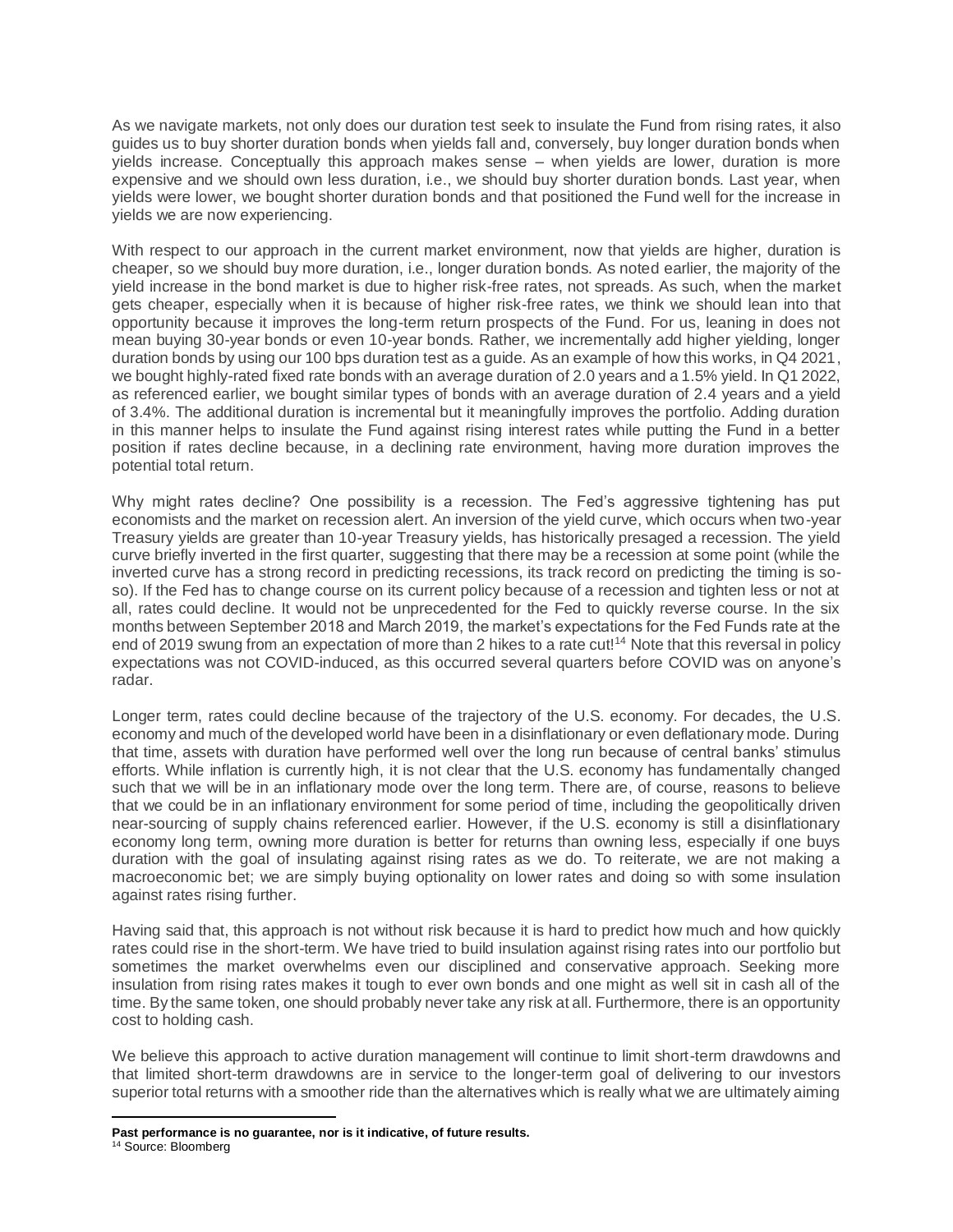for. The following chart shows the total return for FPA Flexible Fixed Income versus the rest of the nontraditional bond category and the Universal Bond Index since the inception of the Fund at the end of 2018. From start to finish, we have produced similar or better returns for our investors during that time than these investment alternatives. Importantly, we have done so with less volatility, as demonstrated by the smoother line and table below showing the Fund's higher sharpe and sortino ratios and lower maximum drawdown over this time period.



## Growth of \$10,000 since inception of FPFIX (12/31/2018)

*Source: Morningstar Direct. As of 3/31/2022. FPFIX Inception is December 31, 2018. Past performance is no guarantee, nor is it indicative, of future results. Comparison to the index and Morningstar category is for illustrative purposes only. The Fund does not include outperformance of any index or peer group in its investment objectives.*

Moreover, not to be dismissed, we have accomplished this performance with less agita along the way. By "agita" we mean that our investors do not have to worry that we are making speculative bets or worry about style drift. We strive for and have demonstrated a disciplined, consistent and transparent process that purposely tries not to surprise and that has been demonstrated over time.

The past few months have no doubt been turbulent. While the Fund's performance relative to peers and indices offers us some small solace, nonetheless we do not enjoy losing money, even on a short-term markto-market basis. Both portfolio managers of the Fund have a significant personal investment in the Fund alongside our investors, so we feel this loss firsthand. However, focusing solely on the short-term comes at the expense of seeking to maximize long-term profits for the Fund's investors. As such, consistent with our past discipline and as detailed above, we intend to take advantage of the opportunities presented today to make long-term investments in the Fund's returns. We take this step with you: both portfolio managers added to their investments in the Fund in recent months.

Respectfully submitted,

Thomas H. Atteberry Portfolio Manager May 2022

Abhijeet Patwardhan Portfolio Manager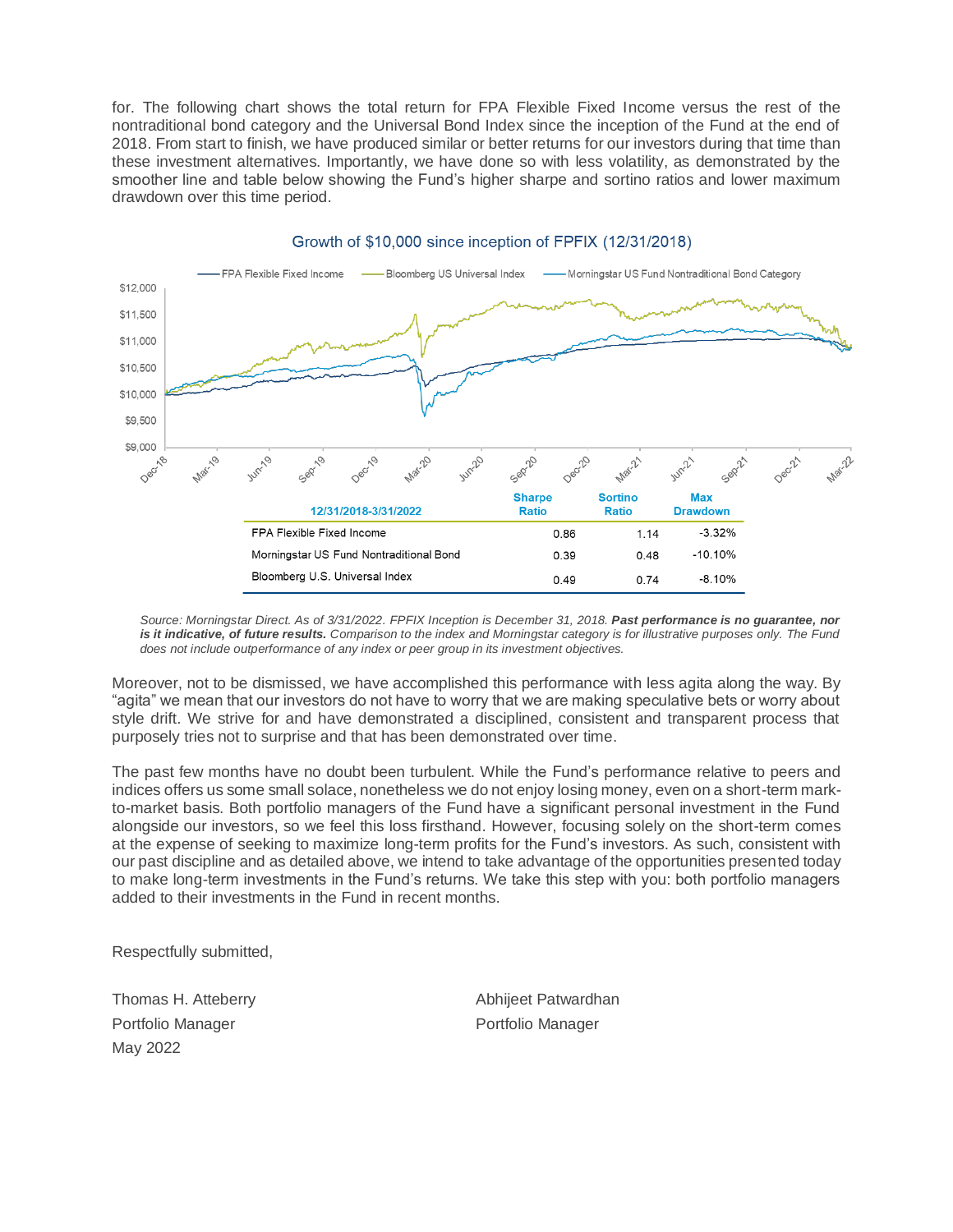## **Important Disclosures**

This Commentary is for informational and discussion purposes only and does not constitute, and should not be construed as, an offer or solicitation for the purchase or sale of any securities, products or services discussed, and neither does it provide investment advice. Any such offer or solicitation shall only be made pursuant to the Fund's Prospectus, which supersedes the information contained herein in its entirety.

The views expressed herein and any forward-looking statements are as of the date of the publication and are those of the portfolio management team. Future events or results may vary significantly from those expressed and are subject to change at any time in response to changing circumstances and industry developments. This information and data have been prepared from sources believed reliable, but the accuracy and completeness of the information cannot be guaranteed and is not a complete summary or statement of all available data. You should not construe the contents of this document as legal, tax, accounting, investment or other advice or recommendations.

Portfolio composition will change due to ongoing management of the Fund. References to individual securities or sectors are for informational purposes only and should not be construed as recommendations by the Fund, the portfolio managers, the Adviser, or the distributor. It should not be assumed that future investments will be profitable or will equal the performance of the security or sector examples discussed. The portfolio holdings as of the most recent quarter-end may be obtained at [www.fpa.com.](http://www.fpa.com/)

The statements made herein may be forward-looking and/or based on current expectations, projections, and/or information currently available. Actual results may differ from those anticipated. The portfolio managers and/or FPA cannot assure future results and disclaims any obligation to update or alter any statistical data and/or references thereto, as well as any forward-looking statements, whether as a result of new information, future events, or otherwise. Such statements may or may not be accurate over the longterm.

Investments, including investments in mutual funds, carry risks and investors may lose principal value. Capital markets are volatile and can decline significantly in response to adverse issuer, political, regulatory, market, or economic developments. The Fund may purchase foreign securities, including American Depository Receipts (ADRs) and other depository receipts, which are subject to interest rate, currency exchange rate, economic and political risks; this may be enhanced when investing in emerging markets. Foreign investments, especially those of companies in emerging markets, can be riskier, less liquid, harder to value, and more volatile than investments in the United States. The securities of smaller, less well-known companies can be more volatile than those of larger companies.

The return of principal in a bond fund is not guaranteed. Bond funds have the same issuer, interest rate, inflation and credit risks that are associated with underlying bonds owned by the Fund. Lower rated bonds, convertible securities and other types of debt obligations involve greater risks than higher rated bonds.

Interest rate risk is the risk that when interest rates go up, the value of fixed income instruments, such as bonds, typically go down and investors may lose principal value. Credit risk is the risk of loss of principal due to the issuer's failure to repay a loan. Generally, the lower the quality rating of a fixed income instrument, the greater the risk that the issuer will fail to pay interest fully and return principal in a timely manner. If an issuer defaults the fixed income instrument may lose some or all of its value.

Mortgage securities and collateralized mortgage obligations (CMOs) are subject to prepayment risk and the risk of default on the underlying mortgages or other assets; such derivatives may increase volatility. Convertible securities are generally not investment grade and are subject to greater credit risk than higherrated investments. High yield securities can be volatile and subject to much higher instances of default.

Collateralized debt obligations ("CDOs"), which include collateralized loan obligations ("CLOs"), collateralized bond obligations ("CBOs"), and other similarly structured securities, carry additional risks in addition to interest rate risk and default risk. This includes, but is not limited to: (i) distributions from the underlying collateral may not be adequate to make interest or other payments; (ii) the quality of the collateral may decline in value or default; and (iii) the complex structure of the security may not be fully understood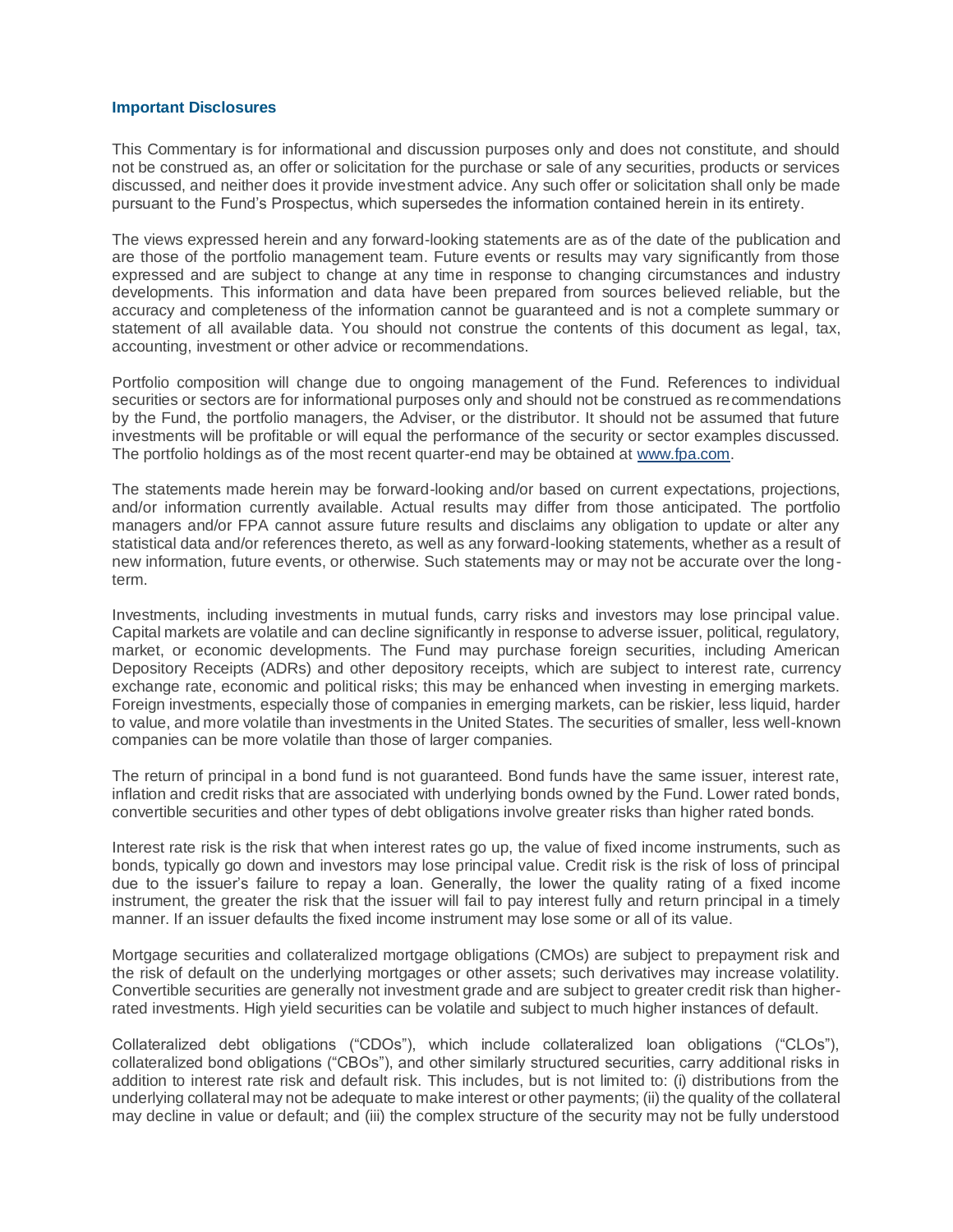at the time of investment and may produce disputes with the issuer or unexpected investment results. Investments in CDOs are also more difficult to value than other investments.

Value style investing presents the risk that the holdings of securities may never reach their full market value because the market fails to recognize what the portfolio management team considers the true business value or because the portfolio management team has misjudged those values. In addition, value style investing may fall out of favor and underperform growth or other styles of investing during given periods.

The ratings agencies that provide ratings are Standard and Poor's, Moody's, and Fitch. Credit ratings range from AAA (highest) to D (lowest). Bonds rated BBB or above are considered investment grade. Credit ratings of BB and below are lower-rated securities (junk bonds). High-yielding, non-investment grade bonds (junk bonds) involve higher risks than investment grade bonds. Bonds with credit ratings of CCC or below have high default risk.

Please **refer to the Fund's Prospectus** for a complete overview of the primary risks associated with the Fund.

**The Fund is not authorized for distribution unless preceded or accompanied by a current prospectus.** The prospectus can be accessed at: [https://fpa.com/docs/default-source/funds/fpa-flexible](https://fpa.com/docs/default-source/funds/fpa-flexible-fixed-income-fund/literature/fpa-flexible-fixed-income-prospectus_04-29-22_web-ready.pdf?sfvrsn=8146909d_4)[fixed-income-fund/literature/fpa-flexible-fixed-income-prospectus\\_04-29-22\\_web](https://fpa.com/docs/default-source/funds/fpa-flexible-fixed-income-fund/literature/fpa-flexible-fixed-income-prospectus_04-29-22_web-ready.pdf?sfvrsn=8146909d_4)[ready.pdf?sfvrsn=8146909d\\_4](https://fpa.com/docs/default-source/funds/fpa-flexible-fixed-income-fund/literature/fpa-flexible-fixed-income-prospectus_04-29-22_web-ready.pdf?sfvrsn=8146909d_4)

## **Index / Category Definitions**

Comparison to any index is for illustrative purposes only and should not be relied upon as a fully accurate measure of comparison. The Fund will be less diversified than the indices noted herein, and may hold nonindex securities or securities that are not comparable to those contained in an index. Indices will hold positions that are not within the Fund's investment strategy. Indices are unmanaged, do not reflect any commissions, fees or expenses which would be incurred by an investor purchasing the underlying securities. The Fund does not include outperformance of any index or benchmark in its investment objectives. Investors cannot invest directly in an index.

**Bloomberg US Aggregate Bond Index** provides a measure of the performance of the U.S. investment grade bonds market, which includes investment grade U.S. Government bonds, investment grade corporate bonds, mortgage pass-through securities and asset-backed securities that are publicly offered for sale in the United States. The securities in the Index must have at least 1 year remaining in maturity. In addition, the securities must be denominated in U.S. dollars and must be fixed rate, nonconvertible, and taxable.

**Bloomberg US Aggregate 1-3 Year Bond Index** provides a measure of the performance of the U.S. investment grade bonds market, which includes investment grade U.S. Government bonds, investment grade corporate bonds, mortgage pass-through securities and asset-backed securities that are publicly offered for sale in the United States. The securities in the Index must have a remaining maturity of 1 to 3 years. In addition, the securities must be denominated in U.S. dollars and must be fixed rate, nonconvertible, and taxable.

**Bloomberg U.S. High Yield Index** measures the market of USD-denominated, non-investment grade, fixed-rate, taxable corporate bonds.

**Bloomberg U.S. High Yield Index ex. Energy** measures the market of USD-denominated, non-investment grade, fixed-rate, taxable corporate bonds excluding Energy sector.

**Bloomberg U.S. Universal Bond Index** represents the union of the following Bloomberg Barclay's indices: U.S. Aggregate Index, the U.S. Corporate High-Yield Index, the 144A Index, the Eurodollar Index, the Emerging Markets Index, and the non-ERISA portion of the CMBS Index. Municipal debt, private placements, and non-dollar-denominated issues are excluded from the Universal Index. The only constituent of the index that includes floating-rate debt is the Emerging Markets Index.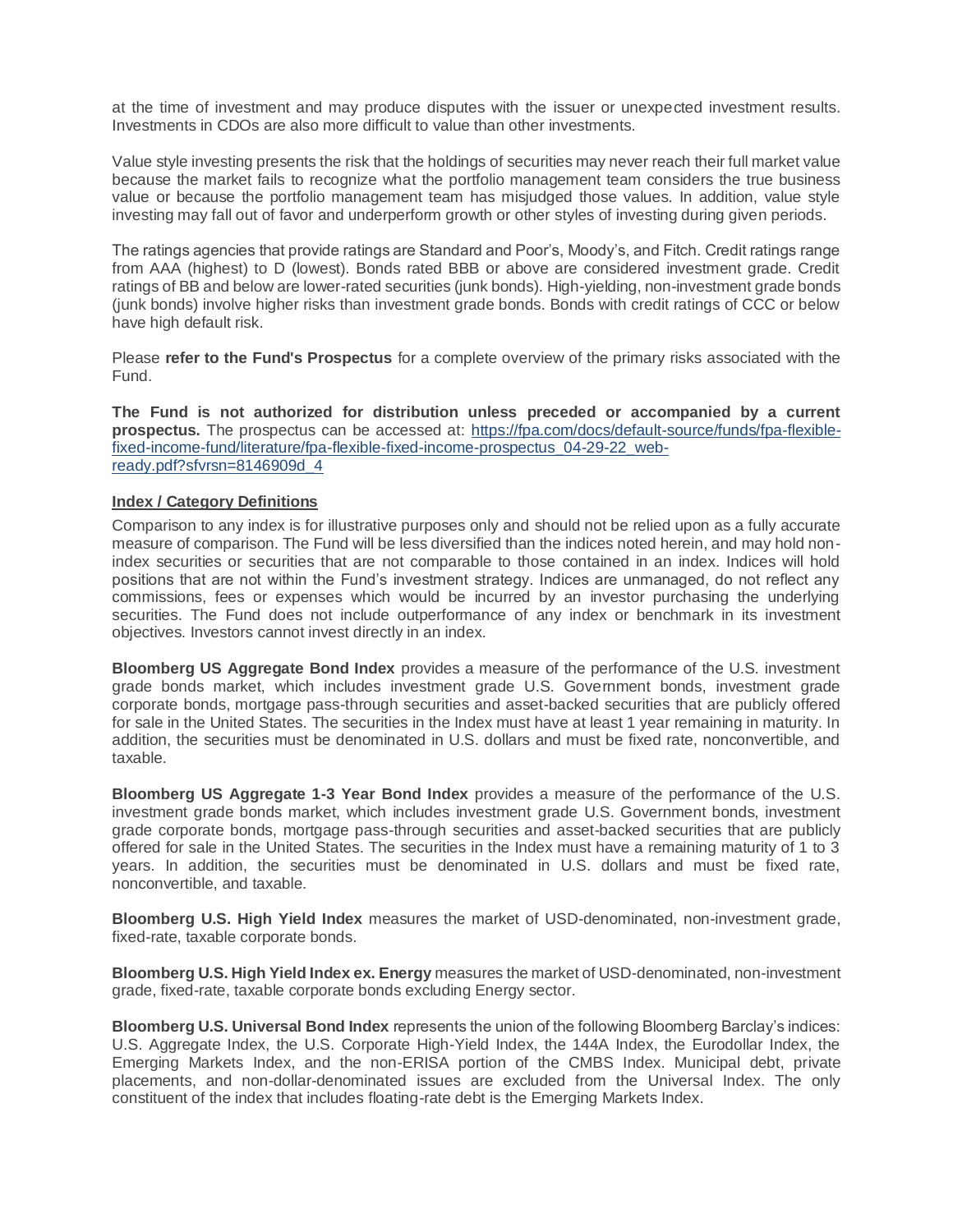The **Consumer Price Index (CPI)** is an unmanaged index representing the rate of the inflation of U.S. consumer prices as determined by the U.S. Department of Labor Statistics. There can be no guarantee that the CPI will reflect the exact level of inflation at any given time. This index reflects non-seasonally adjusted returns.

The **CPI + 200 bps** is created by adding 2% to the annual percentage change in the CPI. This index reflects non-seasonally adjusted returns.

**Morningstar Nontraditional Bond Category** contains funds that pursue strategies divergent in one or more ways from conventional practice in the broader bond fund universe. Many funds in this group describe themselves as "absolute return" portfolios, which seek to avoid losses and produce returns uncorrelated with the overall bond market; they employ a variety of methods to achieve those aims. Another large subset are self described "unconstrained" portfolios that have more flexibility to invest tactically across a wide swath of individual sectors, including high yield and foreign debt, and typically with very large allocations. Funds in the latter group typically have broad freedom to manage interest rate sensitivity, but attempt to tactically manage those exposures in order to minimize volatility. The category is also home to a subset of portfolios that attempt to minimize volatility by maintaining short or ultra short duration portfolios, but explicitly court significant credit and foreign bond market risk in order to generate high returns. Funds within this category often will use credit default swaps and other fixed income derivatives to a significant level within their portfolios. There were 336 funds in the category at 3/31/2022.

## **Other Definitions**

**Basis Point (bps)** is equal to one hundredth of one percent, or 0.01%. 100 basis points = 1%.

**Corporate holdings** include bank debt, corporate bonds and common stock.

**Coupon** or coupon payment is the annual interest rate paid on a bond, expressed as a percentage of the face value and paid from issue date until maturity.

**Credit Spread** is the difference in yield between a U.S. Treasury bond and another debt security of the same maturity but different credit quality.

**GDP** is Gross Domestic Product and it measures the monetary value of all finished goods and services (i.e., bought by the final user) made within a country during a specific period.

**Effective Duration** (years) is the duration calculation for bonds with embedded options. Effective duration takes into account that expected cash flows will fluctuate as interest rates change.

**Nominal yield** is the coupon rate on a bond.

A bond **premium** occurs when the price of the bond has increased in the secondary market. A bond might trade at a premium because its interest rate is higher than current rates in the market.

**Real yield** is the nominal yield of a bond minus the rate of inflation

**Repo** (Repurchase Agreement) is a form of short-term borrowing for dealers in government securities.

The **risk-free rate** reflects the yield of the Treasury bond matching the investment's duration.

**Sharpe Ratio** measures risk-adjusted performance. The Sharpe ratio is calculated by subtracting the riskfree rate - such as that of the 10-year U.S. Treasury bond - from the rate of return for a portfolio and dividing the result by the standard deviation of the portfolio returns..

**Weighted Average Life** (years) is the average length of time that each dollar of unpaid principal on a loan, a mortgage or an amortizing bond remains outstanding.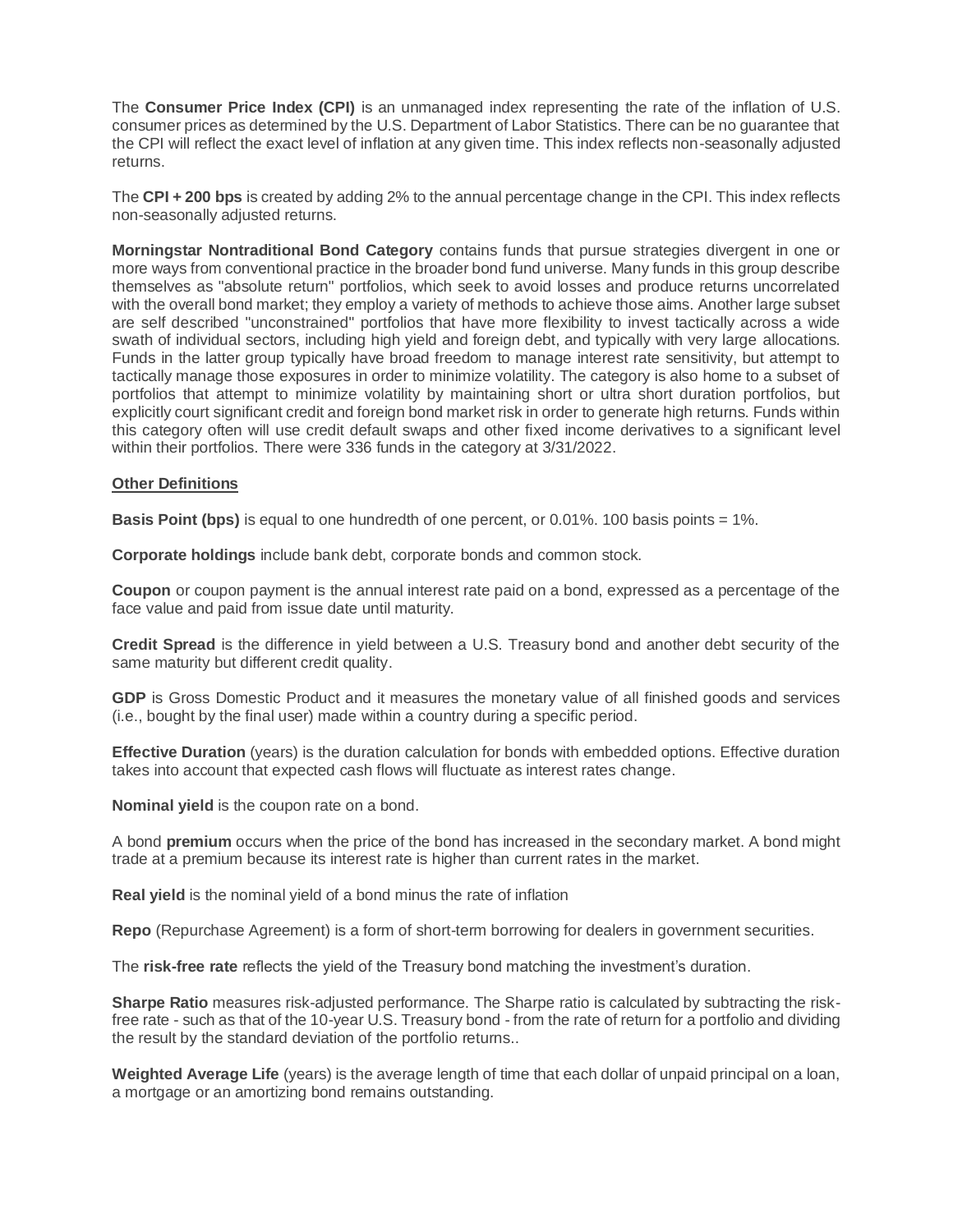**Yield to Maturity** is the rate of return anticipated on a bond if held until the end of its lifetime. YTM is considered a long-term bond yield expressed as an annual rate. The YTM calculation takes into account the bond's current market price, par value, coupon interest rate and time to maturity. It is also assumed that all coupon payments are reinvested at the same rate as the bond's current yield.

©2022 Morningstar, Inc. All Rights Reserved. The information contained herein: (1) is proprietary to Morningstar and/or its content providers; (2) may not be copied or distributed; and (3) is not warranted by Morningstar to be accurate, complete or timely. Neither Morningstar nor its content providers are responsible for any damages or losses arising from any use of this information. **Past performance is no guarantee of future results.**

*The FPA Funds are distributed by UMB Distribution Services, LLC, ("UMBDS"), 235 W. Galena Street, Milwaukee, WI, 53212. UMBDS is not affiliated with FPA.*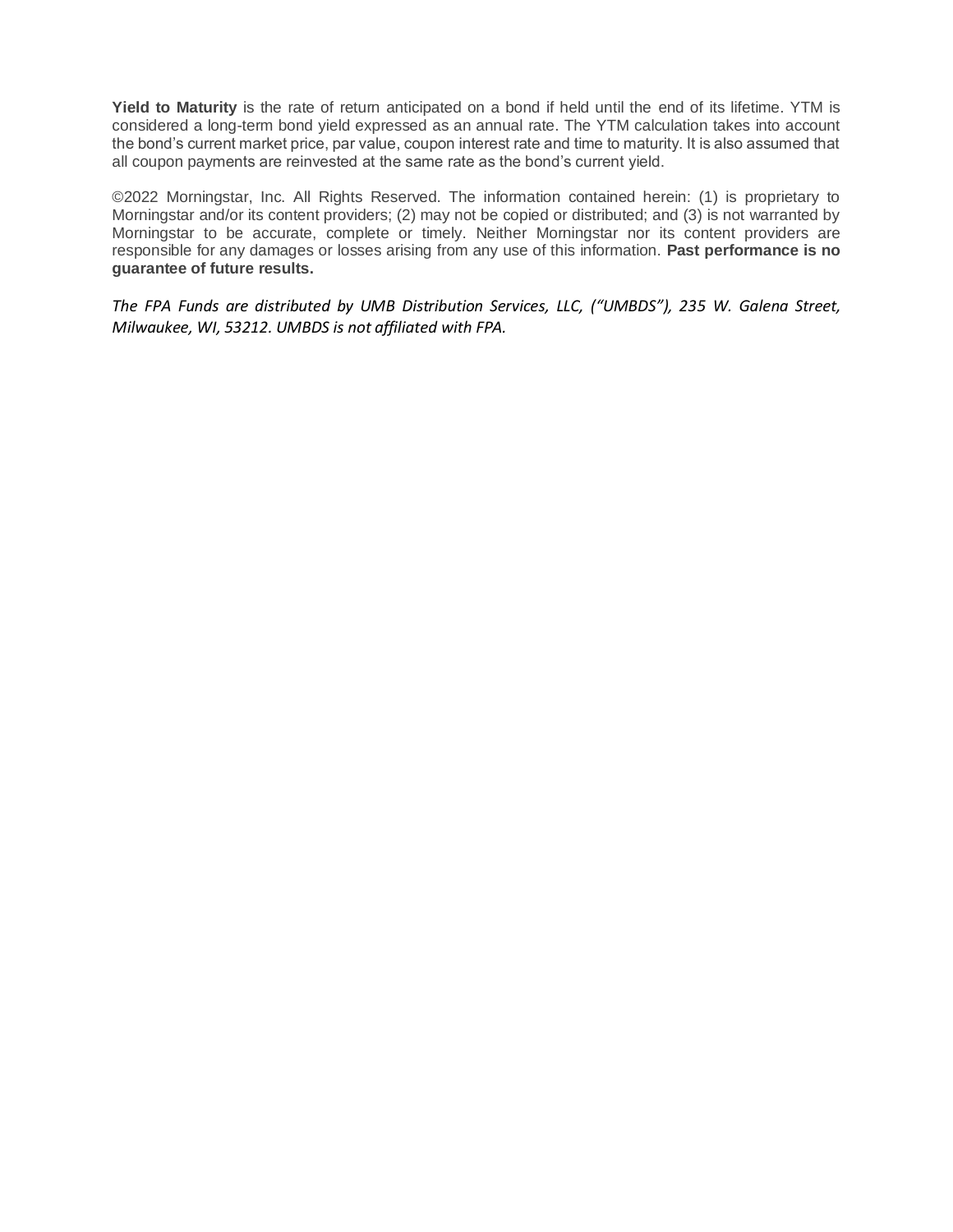#### FPA Flexible Fixed Income Fund **FPA**

Portfolio Holdings

| <b>PRINCIPAL/</b><br><b>SHARES</b> | <b>SECURITY</b>                                                                                                    | COUPON RATE (%) MATURITY DATE MKT PRICE (\$) |                          |                | <b>MKT VALUE (\$)</b>  | % OF NET ASSET VALUE |
|------------------------------------|--------------------------------------------------------------------------------------------------------------------|----------------------------------------------|--------------------------|----------------|------------------------|----------------------|
|                                    |                                                                                                                    |                                              |                          |                |                        |                      |
|                                    | <b>ASSET-BACKED - AUTO</b>                                                                                         |                                              |                          |                |                        |                      |
| 1,033,000                          | AMERICAN CREDIT ACCEPTANCE RECEIVABLES TRUST 2020 - 3 C                                                            | 1.850                                        | 06/15/2026               | 99.40          | 1,026,846              | 0.1%                 |
| 3,501,000                          | AMERICAN CREDIT ACCEPTANCE RECEIVABLES TRUST 2020 - 4 C                                                            | 1.310                                        | 12/14/2026               | 98.98          | 3,465,128              | 0.5%                 |
| 4,750,000                          | AMERICAN CREDIT ACCEPTANCE RECEIVABLES TRUST 2021 - 1 C                                                            | 0.830                                        | 03/15/2027               | 98.45          | 4,676,434              | 0.6%                 |
| 400,000                            | AMERICAN CREDIT ACCEPTANCE RECEIVABLES TRUST 2021 - 2 B                                                            | 0.680                                        | 05/13/2025               | 99.30          | 397,208                | 0.1%                 |
| 2,670,000                          | AMERICAN CREDIT ACCEPTANCE RECEIVABLES TRUST 2021 - 2 C                                                            | 0.970                                        | 07/13/2027               | 97.57          | 2,605,079              | 0.3%                 |
| 806,000                            | AMERICAN CREDIT ACCEPTANCE RECEIVABLES TRUST 2021 - 3 B                                                            | 0.660                                        | 02/13/2026               | 98.20          | 791,504                | 0.1%                 |
| 1,731,000                          | AMERICAN CREDIT ACCEPTANCE RECEIVABLES TRUST 2021 - 3 C                                                            | 0.980                                        | 11/15/2027               | 96.57          | 1,671,709              | 0.2%                 |
| 502,000                            | AMERICAN CREDIT ACCEPTANCE RECEIVABLES TRUST 2021 - 4 B                                                            | 0.860                                        | 02/13/2026               | 97.38          | 488,829                | 0.1%                 |
| 1,827,000                          | AMERICAN CREDIT ACCEPTANCE RECEIVABLES TRUST 2021 - 4 C                                                            | 1.320                                        | 02/14/2028               | 96.09          | 1,755,605              | 0.2%                 |
| 1,350,000<br>2,838,000             | AMERICAN CREDIT ACCEPTANCE RECEIVABLES TRUST 2022 - 1 B<br>AMERICAN CREDIT ACCEPTANCE RECEIVABLES TRUST 2022 - 1 C | 1.680<br>2.120                               | 09/14/2026<br>03/13/2028 | 97.89<br>97.04 | 1,321,556<br>2,753,899 | 0.2%<br>0.4%         |
| 342,000                            | AMERICREDIT AUTOMOBILE RECEIVABLES TRUST 2020-2 C                                                                  | 1.480                                        | 02/18/2026               | 98.37          | 336,435                | 0.0%                 |
| 1,153,000                          | AMERICREDIT AUTOMOBILE RECEIVABLES TRUST 2021 - 3 A3                                                               | 0.760                                        | 08/18/2026               | 97.15          | 1,120,087              | 0.2%                 |
| 1,810,000                          | BMW VEHICLE LEASE TRUST 2022 - 1 A4                                                                                | 1.230                                        | 05/27/2025               | 96.36          | 1,744,027              | 0.2%                 |
| 95,000                             | CARMAX AUTO OWNER TRUST 2018 - 4 B                                                                                 | 3.670                                        | 05/15/2024               | 101.10         | 96,049                 | 0.0%                 |
| 1,940,000                          | CARMAX AUTO OWNER TRUST 2020 - 1 C                                                                                 | 2.340                                        | 11/17/2025               | 99.42          | 1,928,764              | 0.3%                 |
| 61,000                             | CARMAX AUTO OWNER TRUST 2020 - 3 C                                                                                 | 1.690                                        | 04/15/2026               | 95.94          | 58,522                 | 0.0%                 |
| 3,713,000                          | CARMAX AUTO OWNER TRUST 2022 - 1 A3                                                                                | 1.470                                        | 12/15/2026               | 96.81          | 3,594,474              | 0.5%                 |
| 2,000,000                          | DRIVE AUTO RECEIVABLES TRUST 2021 - 1 C                                                                            | 1.020                                        | 06/15/2027               | 98.54          | 1,970,717              | 0.3%                 |
| 3,025,000                          | DRIVE AUTO RECEIVABLES TRUST 2021 - 2 B                                                                            | 0.580                                        | 12/15/2025               | 97.50          | 2,949,262              | 0.4%                 |
| 2,324,000                          | DRIVE AUTO RECEIVABLES TRUST 2021 - 2 C                                                                            | 0.870                                        | 10/15/2027               | 95.56          | 2,220,927              | 0.3%                 |
| 1,907,000                          | DRIVE AUTO RECEIVABLES TRUST 2021 - 3 A3                                                                           | 0.790                                        | 10/15/2025               | 97.89          | 1,866,670              | 0.3%                 |
| 3,814,000                          | DRIVE AUTO RECEIVABLES TRUST 2021 - 3 B                                                                            | 1.110                                        | 05/15/2026               | 96.70          | 3,688,038              | 0.5%                 |
| 3,814,000                          | DRIVE AUTO RECEIVABLES TRUST 2021 - 3 C                                                                            | 1.470                                        | 01/15/2027               | 95.51          | 3,642,754              | 0.5%                 |
| 2,884,000                          | DT AUTO OWNER TRUST 2020 - 3 A C                                                                                   | 1.470                                        | 06/15/2026               | 98.29          | 2,834,619              | 0.4%                 |
| 190,000                            | DT AUTO OWNER TRUST 2021 - 1A B                                                                                    | 0.620                                        | 09/15/2025               | 98.55          | 187,244                | 0.0%                 |
| 168,000                            | DT AUTO OWNER TRUST 2021 - 1A C                                                                                    | 0.840                                        | 10/15/2026               | 96.71          | 162,476                | 0.0%                 |
| 394.000                            | DT AUTO OWNER TRUST 2021 - 2A B                                                                                    | 0.810                                        | 01/15/2027               | 97.88          | 385,656                | 0.1%                 |
| 4,000,000                          | DT AUTO OWNER TRUST 2021 - 2A C                                                                                    | 1.100                                        | 02/16/2027               | 95.99          | 3,839,784              | 0.5%                 |
| 908,000                            | DT AUTO OWNER TRUST 2021 - 3A B                                                                                    | 0.580                                        | 11/17/2025               | 96.50          | 876,263                | 0.1%                 |
| 800,000                            | DT AUTO OWNER TRUST 2021 - 3A C                                                                                    | 0.870                                        | 05/17/2027               | 94.85          | 758,812                | 0.1%                 |
| 704,000                            | DT AUTO OWNER TRUST 2021 - 4A B                                                                                    | 1.020                                        | 05/15/2026               | 96.97          | 682,644                | 0.1%                 |
| 704,000                            | DT AUTO OWNER TRUST 2021 - 4A C                                                                                    | 1.500                                        | 09/15/2027               | 95.88          | 674,972                | 0.1%                 |
| 1,212,000                          | DT AUTO OWNER TRUST 2022 - 1A C                                                                                    | 2.960                                        | 11/15/2027               | 98.31          | 1,191,496              | 0.2%                 |
| 500,000                            | EXETER AUTOMOBILE RECEIVABLES TRUST 2021 - 1A C                                                                    | 0.740                                        | 01/15/2026               | 98.11          | 490,559                | 0.1%                 |
| 4,737,000                          | EXETER AUTOMOBILE RECEIVABLES TRUST 2021 - 3A B                                                                    | 0.690                                        | 01/15/2026               | 97.57          | 4,621,687              | 0.6%                 |
| 2,241,000                          | EXETER AUTOMOBILE RECEIVABLES TRUST 2021 - 4A B                                                                    | 1.050                                        | 05/15/2026               | 97.62          | 2,187,572              | 0.3%                 |
| 2,169,000                          | EXETER AUTOMOBILE RECEIVABLES TRUST 2021 - 4A C                                                                    | 1.460                                        | 10/15/2027               | 95.85          | 2,079,000              | 0.3%                 |
| 6,048,000                          | EXETER AUTOMOBILE RECEIVABLES TRUST 2022 - 1A B                                                                    | 2.180                                        | 06/15/2026               | 98.54          | 5,959,671              | 0.8%                 |
| 3,168,000                          | EXETER AUTOMOBILE RECEIVABLES TRUST 2022 - 1A C                                                                    | 2.560                                        | 06/15/2028               | 97.82          | 3,098,800              | 0.4%                 |
| 4,999,916                          | FIRST INVESTORS AUTO OWNER TRUST 2021 - 2A A                                                                       | 0.480                                        | 03/15/2027               | 97.69          | 4,884,481              | 0.7%                 |
| 1,004,000                          | FLAGSHIP CREDIT AUTO TRUST 2021 - 2 C                                                                              | 1.270                                        | 06/15/2027               | 95.03          | 954,054                | 0.1%                 |
| 456,000                            | FLAGSHIP CREDIT AUTO TRUST 2021 - 4 B                                                                              | 1.490                                        | 02/15/2027               | 95.59          | 435,892                | 0.1%                 |
| 348,000                            | FORD CREDIT AUTO LEASE TRUST 2020 - B C                                                                            | 1.700                                        | 02/15/2025               | 99.71          | 346,999                | 0.0%                 |
| 1,055,000                          | FORD CREDIT AUTO LEASE TRUST 2021 - B B                                                                            | 0.660                                        | 01/15/2025               | 96.74          | 1,020,616              | 0.1%                 |
| 1,044,000                          | FORD CREDIT AUTO LEASE TRUST 2021 - B C                                                                            | 0.900                                        | 05/15/2026               | 95.58          | 997,807                | 0.1%                 |
| 1,998,000                          | FORD CREDIT AUTO OWNER TRUST 2022 - A A3                                                                           | 1.290                                        | 06/15/2026               | 97.46          | 1,947,189              | 0.3%                 |
| 1,000,000                          | GM FINANCIAL AUTOMOBILE LEASING TRUST 2020 - 3 C                                                                   | 1.110                                        | 10/21/2024               | 98.99          | 989,928                | 0.1%                 |
| 284,000                            | GM FINANCIAL AUTOMOBILE LEASING TRUST 2021 - 2 B                                                                   | 0.690                                        | 05/20/2025               | 96.85          | 275,060                | 0.0%                 |
| 2,794,000                          | GM FINANCIAL AUTOMOBILE LEASING TRUST 2022 - 1 A4                                                                  | 1.960                                        | 02/20/2026               | 98.39          | 2,749,092              | 0.4%                 |
| 793,000                            | GM FINANCIAL AUTOMOBILE LEASING TRUST 2022 - 1 B                                                                   | 2.230                                        | 02/20/2026               | 98.35          | 779,896                | 0.1%                 |
| 2,044,000                          | GM FINANCIAL AUTOMOBILE LEASING TRUST 2022 - 1 C                                                                   | 2.640                                        | 02/20/2026               | 98.39          | 2,011,067              | 0.3%                 |
| 142,000                            | GM FINANCIAL SECURITIZED TERM AUTO RECEIVABLES TR 2020 - 3 C                                                       | 1.370                                        | 01/16/2026               | 97.41          | 138,323                | 0.0%                 |
| 2,070,000                          | GM FINANCIAL SECURITIZED TERM AUTO RECEIVABLES TR 2022 - 1 A3                                                      | 1.260                                        | 11/16/2026               | 97.19          | 2,011,797              | 0.3%                 |
| 2,354,000                          | HONDA AUTO RECEIVABLES OWNER TRUST 2021 - 4 A3                                                                     | 0.880                                        | 01/21/2026               | 96.75          | 2,277,417              | 0.3%                 |
| 187,000                            | HYUNDAI AUTO LEASE SECURITIZATION TRUST 2021 - A B                                                                 | 0.610                                        | 10/15/2025               | 97.86          | 182,989                | 0.0%                 |
| 124,000                            | HYUNDAI AUTO LEASE SECURITIZATION TRUST 2021 - B A4                                                                | 0.380                                        | 08/15/2025               | 97.05          | 120,336                | 0.0%                 |
| 2,128,000                          | HYUNDAI AUTO LEASE SECURITIZATION TRUST 2022 - A A4                                                                | 1.320                                        | 12/15/2025               | 97.26          | 2,069,671              | 0.3%                 |
| 1,523,000                          | HYUNDAI AUTO RECEIVABLES TRUST 2021 - C A3                                                                         | 0.740                                        | 05/15/2026               | 96.20          | 1,465,087              | 0.2%<br>0.5%         |
| 3,510,000                          | NISSAN AUTO LEASE TRUST 2021 - A A3                                                                                | 0.520                                        | 08/15/2024               | 97.48          | 3,421,510              |                      |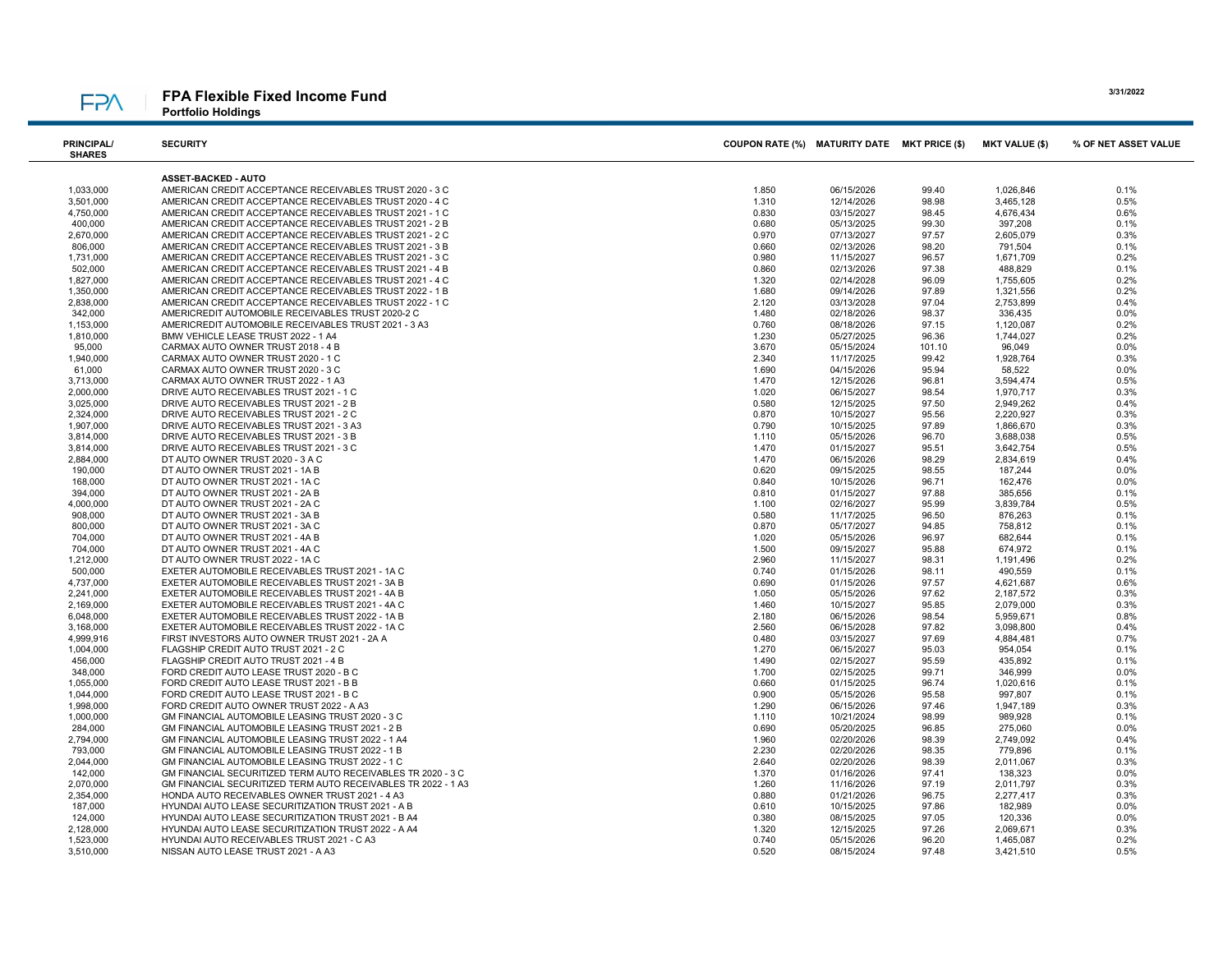# **FPA**

FPA Flexible Fixed Income Fund Portfolio Holdings

| <b>PRINCIPAL/</b><br><b>SHARES</b> | <b>SECURITY</b>                                                                                          | COUPON RATE (%) MATURITY DATE MKT PRICE (\$) |                          |                | <b>MKT VALUE (\$)</b>  | % OF NET ASSET VALUE |
|------------------------------------|----------------------------------------------------------------------------------------------------------|----------------------------------------------|--------------------------|----------------|------------------------|----------------------|
| 252,000                            | NISSAN AUTO RECEIVABLES OWNER TRUST 2019 - A A4                                                          | 3.000                                        | 09/15/2025               | 100.82         | 254,064                | 0.0%                 |
| 658,000                            | PRESTIGE AUTO RECEIVABLES TRUST 2021 - 1A A3                                                             | 0.830                                        | 07/15/2025               | 97.41          | 640,980                | 0.1%                 |
| 1,965,000                          | PRESTIGE AUTO RECEIVABLES TRUST 2021 - 1A B                                                              | 1.190                                        | 04/15/2026               | 96.32          | 1,892,678              | 0.3%                 |
| 705,000                            | PRESTIGE AUTO RECEIVABLES TRUST 2021 - 1A C                                                              | 1.530                                        | 02/15/2028               | 95.09          | 670,419                | 0.1%                 |
| 740,000                            | SANTANDER DRIVE AUTO RECEIVABLES TRUST 2021 - 2 C                                                        | 0.900                                        | 06/15/2026               | 97.39          | 720,721                | 0.1%                 |
| 5,042,000                          | SANTANDER DRIVE AUTO RECEIVABLES TRUST 2021 - 3 B                                                        | 0.600                                        | 12/15/2025               | 98.28          | 4,955,514              | 0.7%                 |
| 1,781,000                          | SANTANDER DRIVE AUTO RECEIVABLES TRUST 2021 - 4 A3                                                       | 0.510                                        | 08/15/2025               | 98.24          | 1,749,591              | 0.2%                 |
| 4,910,000                          | SANTANDER DRIVE AUTO RECEIVABLES TRUST 2021 - 4 B                                                        | 0.880                                        | 06/15/2026               | 96.64          | 4,745,103              | 0.6%                 |
| 3,197,000                          | SANTANDER DRIVE AUTO RECEIVABLES TRUST 2021 - 4 C                                                        | 1.260                                        | 02/16/2027               | 95.45          | 3,051,468              | 0.4%                 |
| 6,336,000                          | SANTANDER DRIVE AUTO RECEIVABLES TRUST 2022 - 1 B                                                        | 2.360                                        | 08/17/2026               | 98.16          | 6,219,364              | 0.8%                 |
| 2,116,000                          | SANTANDER DRIVE AUTO RECEIVABLES TRUST 2022 - 1 C                                                        | 2.560                                        | 04/17/2028               | 97.93          | 2,072,201              | 0.3%                 |
| 3,700,000                          | SANTANDER DRIVE AUTO RECEIVABLES TRUST 2022 - 2 B                                                        | 3.440                                        | 09/15/2027               | 99.50          | 3,681,328              | 0.5%                 |
| 114,000                            | SANTANDER RETAIL AUTO LEASE TRUST 2021 - A C                                                             | 1.140                                        | 03/20/2026               | 96.17          | 109,637                | 0.0%                 |
| 2,420,000                          | SANTANDER RETAIL AUTO LEASE TRUST 2021 - C A3                                                            | 0.500                                        | 03/20/2025               | 97.22          | 2,352,780              | 0.3%                 |
| 2,084,000                          | SANTANDER RETAIL AUTO LEASE TRUST 2022 - A A3                                                            | 1.340                                        | 07/21/2025               | 96.90          | 2,019,445              | 0.3%                 |
| 1,118,000                          | SANTANDER RETAIL AUTO LEASE TRUST 2022 - A A4                                                            | 1.420                                        | 01/20/2026               | 96.90          | 1,083,295              | 0.1%                 |
| 612,000                            | SANTANDER RETAIL AUTO LEASE TRUST 2022 - A B                                                             | 1.610                                        | 01/20/2026               | 96.52          | 590,709                | 0.1%                 |
| 252,000                            | TOYOTA AUTO RECEIVABLES OWNER TRUST 2019 - A A4                                                          | 3.000                                        | 05/15/2024               | 100.83         | 254,101                | 0.0%                 |
| 2,858,000<br>530,000               | VOLKSWAGEN AUTO LOAN ENHANCED TRUST 2021 - 1 A3<br>WESTLAKE AUTOMOBILE RECEIVABLES TRUST 2020 - 2A C     | 1.020<br>2.010                               | 06/22/2026<br>07/15/2025 | 96.59<br>99.97 | 2,760,406<br>529,838   | 0.4%<br>0.1%         |
| 934,000                            | WESTLAKE AUTOMOBILE RECEIVABLES TRUST 2020 - 3A B                                                        | 0.780                                        | 11/17/2025               | 99.21          | 926,617                | 0.1%                 |
| 783,000                            | WESTLAKE AUTOMOBILE RECEIVABLES TRUST 2020 - 3A C                                                        | 1.240                                        | 11/17/2025               | 98.48          | 771,111                | 0.1%                 |
| 1,809,000                          | WESTLAKE AUTOMOBILE RECEIVABLES TRUST 2021 - 1A B                                                        | 0.640                                        | 03/16/2026               | 98.04          | 1,773,488              | 0.2%                 |
| 1,738,000                          | WESTLAKE AUTOMOBILE RECEIVABLES TRUST 2021 - 1A C                                                        | 0.950                                        | 03/16/2026               | 97.00          | 1,685,797              | 0.2%                 |
| 1,558,000                          | WESTLAKE AUTOMOBILE RECEIVABLES TRUST 2021 - 2A B                                                        | 0.620                                        | 07/15/2026               | 97.04          | 1,511,864              | 0.2%                 |
| 2,450,000                          | WESTLAKE AUTOMOBILE RECEIVABLES TRUST 2021 - 2A C                                                        | 0.890                                        | 07/15/2026               | 95.76          | 2,346,080              | 0.3%                 |
| 3,401,000                          | WESTLAKE AUTOMOBILE RECEIVABLES TRUST 2021 - 3A A3                                                       | 0.950                                        | 06/16/2025               | 98.02          | 3,333,693              | 0.4%                 |
| 3,653,000                          | WESTLAKE AUTOMOBILE RECEIVABLES TRUST 2021 - 3A B                                                        | 1.290                                        | 01/15/2027               | 97.17          | 3,549,797              | 0.5%                 |
| 3,647,000                          | WESTLAKE AUTOMOBILE RECEIVABLES TRUST 2021 - 3A C                                                        | 1.580                                        | 01/15/2027               | 96.03          | 3,502,196              | 0.5%                 |
| 3,419,000                          | WESTLAKE AUTOMOBILE RECEIVABLES TRUST 2022 - 1A C                                                        | 3.110                                        | 03/15/2027               | 98.85          | 3,379,529              | 0.5%                 |
| 252,000                            | WORLD OMNI AUTO RECEIVABLES TRUST 2019 - A B                                                             | 3.340                                        | 06/16/2025               | 100.94         | 254,381                | 0.0%                 |
| 176,000                            | WORLD OMNI AUTO RECEIVABLES TRUST 2020 - C C                                                             | 1.390                                        | 05/17/2027               | 96.35          | 169,581                | 0.0%                 |
| 300,000                            | WORLD OMNI AUTO RECEIVABLES TRUST 2021 - B B                                                             | 1.040                                        | 06/15/2027               | 93.89          | 281.680                | 0.0%                 |
|                                    | TOTAL ASSET-BACKED - AUTO                                                                                |                                              |                          |                | 169,120,449            | 22.7%                |
|                                    | ASSET-BACKED - COLLATERALIZED LOAN OBLIGATION                                                            |                                              |                          |                |                        |                      |
| 2,944,000                          | ABPCI DIRECT LENDING FUND CLO LTD 2016 - 1A E2                                                           | 8.984                                        | 07/20/2033               | 95.91          | 2,823,452              | 0.4%                 |
| 3,062,000                          | ABPCI DIRECT LENDING FUND CLO LTD 2017 - 1A ER                                                           | 7.854                                        | 04/20/2032               | 94.23          | 2,885,218              | 0.4%                 |
| 2,378,000                          | ABPCI DIRECT LENDING FUND CLO LTD 2020 - 9A A1R                                                          | 1.668                                        | 11/18/2031               | 99.53          | 2,366,740              | 0.3%                 |
| 678,000                            | ABPCI DIRECT LENDING FUND CLO X LP 2020 - 10A A1A                                                        | 2.204                                        | 01/20/2032               | 100.01         | 678,087                | 0.1%                 |
| 2,201,593<br>1,460,000             | AMERICAN MONEY MANAGEMENT CORPORATION 2015 - 16A AR2<br>BARINGS MIDDLE MARKET CLO LTD. 2021 - IA D       | 1.218<br>8.904                               | 04/14/2029<br>07/20/2033 | 99.93<br>96.75 | 2,200,010<br>1,412,594 | 0.3%<br>0.2%         |
| 798,616                            | BLACKROCK RAINIER CLO LTD 2021 - 1A A                                                                    | 1.591                                        | 04/17/2032               | 100.00         | 798,589                | 0.1%                 |
| 1,395,000                          | BLACKROCK RAINIER CLO LTD 2021 - 9A A1                                                                   | 2.304                                        | 09/22/2031               | 99.66          | 1,390,196              | 0.2%                 |
| 4,401,000                          | BRIGHTWOOD CAPITAL MM CLO 2019-1, LTD, 2021 - 2A A                                                       | 1.891                                        | 11/15/2030               | 99.70          | 4,387,779              | 0.6%                 |
| 1,448,267                          | BTC HOLDINGS FUND I, LLC TERM LOAN                                                                       | 3.936                                        | 01/28/2027               | 100.00         | 1,448,267              | 0.2%                 |
| 2,000,000                          | BTC OFFSHORE HOLDINGS FUND II-B LLC TERM LOAN                                                            | 3.836                                        | 10/20/2029               | 100.00         | 2,000,000              | 0.3%                 |
| 1,247,000                          | CERBERUS 2018 - 4RA A1TR                                                                                 | 1.654                                        | 10/15/2030               | 99.64          | 1,242,502              | 0.2%                 |
| 436,000                            | CERBERUS 2019 - 1A AR                                                                                    | 1.741                                        | 04/15/2031               | 99.63          | 434,372                | 0.1%                 |
| 2,412,000                          | CERBERUS 2020 - 1A A                                                                                     | 2.091                                        | 10/15/2031               | 100.02         | 2,412,485              | 0.3%                 |
| 2,236,000                          | CERBERUS 2020 - 1A D                                                                                     | 5.541                                        | 10/15/2031               | 100.05         | 2,237,223              | 0.3%                 |
| 2,733,000                          | CERBERUS 2020 - 2A A                                                                                     | 2.141                                        | 10/15/2032               | 100.02         | 2,733,549              | 0.4%                 |
| 1,598,000                          | <b>CERBERUS 2021 - 1A A</b>                                                                              | 1.741                                        | 04/15/2032               | 99.78          | 1,594,534              | 0.2%                 |
| 1,214,911                          | CERBERUS 2021 - 4A A                                                                                     | 1.741                                        | 08/13/2033               | 99.84          | 1,212,985              | 0.2%                 |
| 4,092,315                          | CERBERUS 2021 - 6A A                                                                                     | 1.641                                        | 11/22/2033               | 99.86          | 4,086,508              | 0.5%                 |
| 1,071,950                          | ELLINGTON CLO LTD 2019 - 4A AR                                                                           | 1.821                                        | 04/15/2029               | 99.93          | 1,071,176              | 0.1%                 |
| 4,000,000                          | FORTRESS CREDIT OPPORTUNITIES CLO LP 2015 - 6A A2R                                                       | 1.831                                        | 07/10/2030               | 99.41          | 3,976,392              | 0.5%                 |
| 5,645,000                          | FORTRESS CREDIT OPPORTUNITIES CLO LP 2017 - 9A A1TR                                                      | 1.672                                        | 10/15/2033               | 99.34          | 5,607,687              | 0.8%                 |
| 8,814,000                          | FORTRESS CREDIT OPPORTUNITIES CLO LP 2017 - 9A ER                                                        | 8.182                                        | 10/15/2033               | 94.85          | 8,360,141              | 1.1%                 |
| 2,624,000                          | FORTRESS CREDIT OPPORTUNITIES CLO LP 2018 - 11A A1T<br>FORTRESS CREDIT OPPORTUNITIES CLO LP 2022 - 17A A | 1.541                                        | 04/15/2031               | 99.25          | 2,604,260              | 0.3%                 |
| 3.796.000                          |                                                                                                          | 1.587                                        | 01/15/2030               | 99.22          | 3,766,334              | 0.5%                 |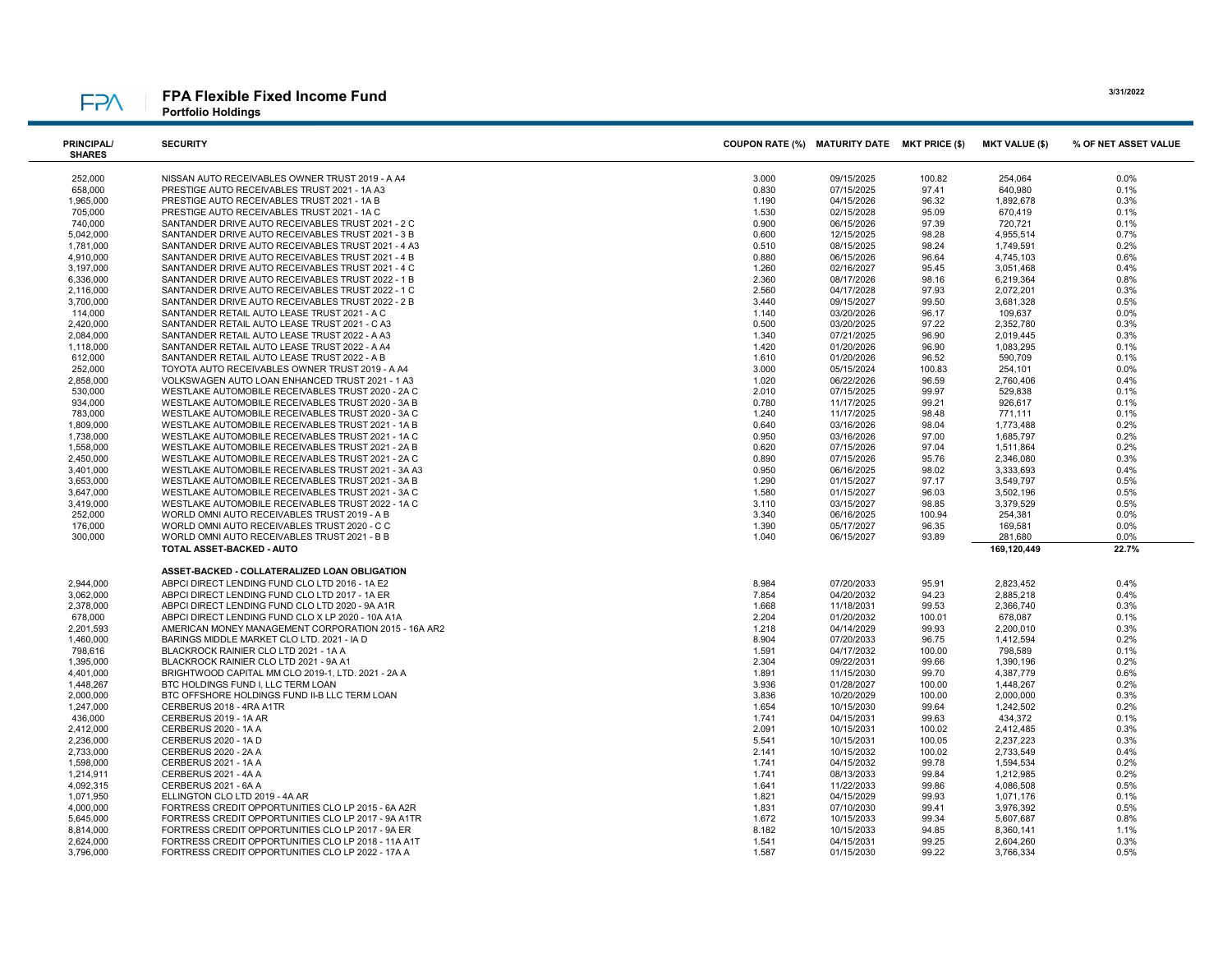# **FPA**

FPA Flexible Fixed Income Fund Portfolio Holdings

| <b>PRINCIPAL/</b><br><b>SHARES</b> | <b>SECURITY</b>                                        | COUPON RATE (%) MATURITY DATE MKT PRICE (\$) |                          |                | <b>MKT VALUE (\$)</b> | % OF NET ASSET VALUE |
|------------------------------------|--------------------------------------------------------|----------------------------------------------|--------------------------|----------------|-----------------------|----------------------|
| 3,439,000                          | GOLUB CAPITAL PARTNERS CLO LTD 2018 - 36A A            | 1.615                                        | 02/05/2031               | 99.54          | 3,423,174             | 0.5%                 |
| 1,993,000                          | GOLUB CAPITAL PARTNERS CLO LTD 2018 - 38A C            | 3.054                                        | 07/20/2030               | 98.97          | 1,972,452             | 0.3%                 |
| 3,006,000                          | GOLUB CAPITAL PARTNERS CLO LTD 2019 - 42A A2           | 2.254                                        | 04/20/2031               | 99.62          | 2,994,601             | 0.4%                 |
| 770,234                            | GOLUB CAPITAL PARTNERS TALF LP 2020 - 2A A             | 2.165                                        | 02/05/2030               | 100.04         | 770,552               | 0.1%                 |
| 1,086,000                          | IVY HILL MIDDLE MARKET CREDIT FUND LTD - 12A DR        | 8.424                                        | 07/20/2033               | 95.88          | 1,041,280             | 0.1%                 |
| 3,766,000                          | IVY HILL MIDDLE MARKET CREDIT FUND LTD - 18A E         | 8.009                                        | 04/22/2033               | 95.55          | 3,598,515             | 0.5%                 |
| 6,250,000                          | IVY HILL MIDDLE MARKET CREDIT FUND LTD - 9A ERR        | 8.498                                        | 04/23/2034               | 96.00          | 6,000,038             | 0.8%                 |
| 881,000                            | LAKE SHORE MM CLO IV LLC 2021 - 1A X                   | 2.366                                        | 10/15/2033               | 99.70          | 878,400               | 0.1%                 |
| 538,844                            | MADISON PARK FUNDING LTD 2014 - 13A AR2                | 1.198                                        | 04/19/2030               | 99.82          | 537,892               | 0.1%                 |
| 3,380,000                          | MADISON PARK FUNDING LTD 2017 - 23A AR                 | 1.238                                        | 07/27/2031               | 99.30          | 3,356,357             | 0.4%                 |
| 535,000                            | MADISON PARK FUNDING LTD 2017 - 25A A1R                | 1.228                                        | 04/25/2029               | 99.68          | 533,299               | 0.1%                 |
| 7,029,000                          | MCF CLO LLC 2019 - 1A A1R                              | 1.692                                        | 07/17/2031               | 99.65          | 7,004,462             | 0.9%                 |
| 3,102,000                          | NEUBERGER BERMAN CLO LTD 2013 - 15A A1R2               | 1.161                                        | 10/15/2029               | 99.46          | 3,085,172             | 0.4%                 |
| 3,328,000                          | OCP CLO LTD 2017 - 13A A1AR                            | 1.201                                        | 07/15/2030               | 99.19          | 3,301,140             | 0.4%                 |
| 4,686,000                          | OCTAGON INVESTMENT PARTNERS XV LTD 2013 - 1A A1RR      | 1.218                                        | 07/19/2030               | 99.60          | 4,667,406             | 0.6%                 |
| 2,453,983                          | OFSI FUND LTD 2017 - 1A AR                             | 1.241                                        | 08/16/2029               | 99.71          | 2,446,957             | 0.3%                 |
| 3,634,000                          | OWL ROCK CLO I, LTD 2021 - 6A A                        | 1.572                                        | 06/21/2032               | 99.54          | 3,617,309             | 0.5%                 |
| 800,000                            | OWL ROCK CLO LTD 2020 - 3A A1L                         | 2.054                                        | 04/20/2032               | 100.01         | 800,076               | 0.1%                 |
| 98,363                             | PALMER SQUARE LOAN FUNDING LTD 2019 - 1A A1            | 1.304                                        | 04/20/2027               | 100.00         | 98,363                | 0.0%                 |
| 1,756,000                          | PARLIAMENT CLO LTD 2021 - 2A A                         | 1.830                                        | 08/20/2032               | 99.07          | 1,739,606             | 0.2%                 |
| 2,646,000                          | PARLIAMENT CLO LTD 2021 - 2A D                         | 4.180                                        | 08/20/2032               | 98.55          | 2,607,567             | 0.3%                 |
| 2,164,000                          | PARLIAMENT FUNDING II LTD 2020 - 1A AR                 | 1.490                                        | 10/20/2031               | 99.53          | 2,153,812             | 0.3%                 |
| 2,429,000                          | TCP WHITNEY CLO LTD 2017 - 1A ER                       | 8.640                                        | 08/20/2033               | 95.88          | 2,328,923             | 0.3%                 |
| 21,164                             | TELOS CLO LTD 2014 - 5A A1R                            | 1.191                                        | 04/17/2028               | 99.97          | 21,157                | 0.0%                 |
| 1,228,000                          | THL CREDIT LAKE SHORE MM CLO I LTD. 2019 - 2A A1R      | 1.721                                        | 10/17/2031               | 99.56          | 1,222,558             | 0.2%                 |
| 575,000                            | THL CREDIT LAKE SHORE MM CLO I LTD. 2019 - 2A A2R      | 2.525                                        | 10/17/2031               | 94.96          | 546,026               | 0.1%                 |
| 6,216,000                          | VCP CLO II LTD 2021 - 2A A1                            | 1.911                                        | 04/15/2031               | 99.95          | 6,212,998             | 0.8%                 |
| 4,460,000                          | <b>VCP CLO II LTD 2021 - 2A E</b>                      | 8.641                                        | 04/15/2031               | 95.45          | 4,256,914             | 0.6%                 |
| 367,332                            | VENTURE CDO LTD 2016 - 25A ARR                         | 1.274                                        | 04/20/2029               | 99.89          | 366,939               | 0.0%                 |
| 2,657,000                          | WOODMONT TRUST 2019 - 6A A1R                           | 1.604                                        | 07/15/2031               | 99.67          | 2,648,115             | 0.4%                 |
| 1,679,000                          | WOODMONT TRUST 2019 - 6A A1R2                          | 0.00                                         | 07/15/2031               | 99.67          | 1,673,385             | 0.2%                 |
| 620,583                            | ZAIS CLO 7 LLC 2017 - 2A A                             | 1.531                                        | 04/15/2030               | 99.51          | 617,542               | 0.1%                 |
|                                    | TOTAL ASSET-BACKED - COLLATERALIZED LOAN OBLIGATION    |                                              |                          |                | 140,254,064           | 18.8%                |
|                                    | ASSET-BACKED - CREDIT CARD                             |                                              |                          |                |                       |                      |
| 49,000                             | CAPITAL ONE MULTI-ASSET EXECUTION TRUST 2019 - A2 A2   | 1.720                                        | 08/15/2024               | 100.18         | 49,087                | 0.0%                 |
|                                    | TOTAL ASSET-BACKED - CREDIT CARD                       |                                              |                          |                | 49.087                | 0.0%                 |
|                                    | <b>ASSET-BACKED - EQUIPMENT</b>                        |                                              |                          |                |                       |                      |
| 1,239,000                          | ARI FLEET LEASE TRUST 2020 - A B                       | 2.060                                        | 11/15/2028               | 99.36          | 1,231,018             | 0.2%                 |
| 268,000                            | AVIS BUDGET RENTAL CAR FUNDING AESOP LLC 2017 - 2A A   | 2.970                                        | 03/20/2024               | 100.44         | 269,190               | 0.0%                 |
| 2,687,000                          | CCG RECEIVABLES TRUST 2021 - 2 A2                      | 0.540                                        | 03/14/2029               | 97.32          | 2,615,103             | 0.4%                 |
| 368,000                            | CHESAPEAKE FUNDING II LLC 2020 - 1A C                  | 2.140                                        | 08/15/2032               | 98.47          | 362,367               | 0.0%                 |
| 2,536,508                          | COINSTAR FUNDING, LLC 2017 - 1A A2                     | 5.216                                        | 04/25/2047               | 99.94          | 2,535,087             | 0.3%                 |
| 2,200,000                          | DELL EQUIPMENT FINANCE TRUST 2020 - 2 C                | 1.370                                        | 01/22/2024               | 98.61          | 2,169,422             | 0.3%                 |
| 6,801,000                          | DELL EQUIPMENT FINANCE TRUST 2020 - 2 D                | 1.920                                        | 03/23/2026               | 99.09          | 6,738,957             | 0.9%                 |
| 2,100,000                          | DELL EQUIPMENT FINANCE TRUST 2021 - 1 C                | 0.810                                        | 05/22/2026               | 97.19          | 2,040,976             | 0.3%                 |
| 665,000                            | DELL EQUIPMENT FINANCE TRUST 2021 - 2 C                | 0.940                                        | 12/22/2026               | 95.77          | 636,886               | 0.1%                 |
| 7,144,000                          | DELL EQUIPMENT FINANCE TRUST 2022 - 1 A3               | 2.490                                        | 08/23/2027               | 98.76          | 7,055,540             | 0.9%                 |
| 1,109,000                          | DELL EQUIPMENT FINANCE TRUST 2022 - 1 B                | 2.720                                        | 08/23/2027               | 98.53          | 1,092,678             | 0.1%                 |
| 1,139,000                          | DELL EQUIPMENT FINANCE TRUST 2022 - 1 C                | 2.940                                        | 08/23/2027               | 98.54          | 1,122,363             | 0.2%                 |
| 2,284,856                          | DONLEN FLEET LEASE FUNDING 2021 - 2 A2                 | 0.560                                        | 12/11/2034               | 98.13          | 2,242,215             | 0.3%                 |
| 945,000                            | ENCINA EQUIPMENT FINANCE 2021 - 1A A2                  | 0.740                                        | 12/15/2026               | 98.57          | 931,523               | 0.1%                 |
| 4,034,000                          | ENTERPRISE FLEET FINANCING LLC 2021 - 2 A2             | 0.480                                        | 05/20/2027               | 96.82          | 3,905,610             | 0.5%                 |
| 2,941,000                          | ENTERPRISE FLEET FINANCING LLC 2021 - 3 A2             | 0.770                                        | 08/20/2027               | 96.84          | 2,848,124             | 0.4%                 |
| 1,000,000                          | FORD CREDIT FLOORPLAN MASTER OWNER TRUST 2020 - 1 B    | 0.980                                        | 09/15/2025               | 97.21          | 972,127               | 0.1%                 |
| 1,953,000                          | GENERAL MOTORS 2019 - 2 A                              | 2.900                                        | 04/15/2026               | 100.08         | 1,954,653             | 0.3%                 |
| 990,000<br>1,850,000               | GENERAL MOTORS 2020 - 1 A<br>GENERAL MOTORS 2020 - 2 A | 0.680<br>0.690                               | 08/15/2025<br>10/15/2025 | 97.11<br>96.87 | 961,373<br>1,792,143  | 0.1%<br>0.2%         |
| 6,890,000                          | GENERAL MOTORS 2020 - 2 B                              | 0.960                                        | 10/15/2025               | 97.03          |                       | 0.9%                 |
| 252.000                            | GREAT AMERICA LEASING RECEIVABLES 2019 - 1 B           | 3.370                                        | 02/18/2025               | 100.63         | 6,685,254<br>253,579  | 0.0%                 |
|                                    |                                                        |                                              |                          |                |                       |                      |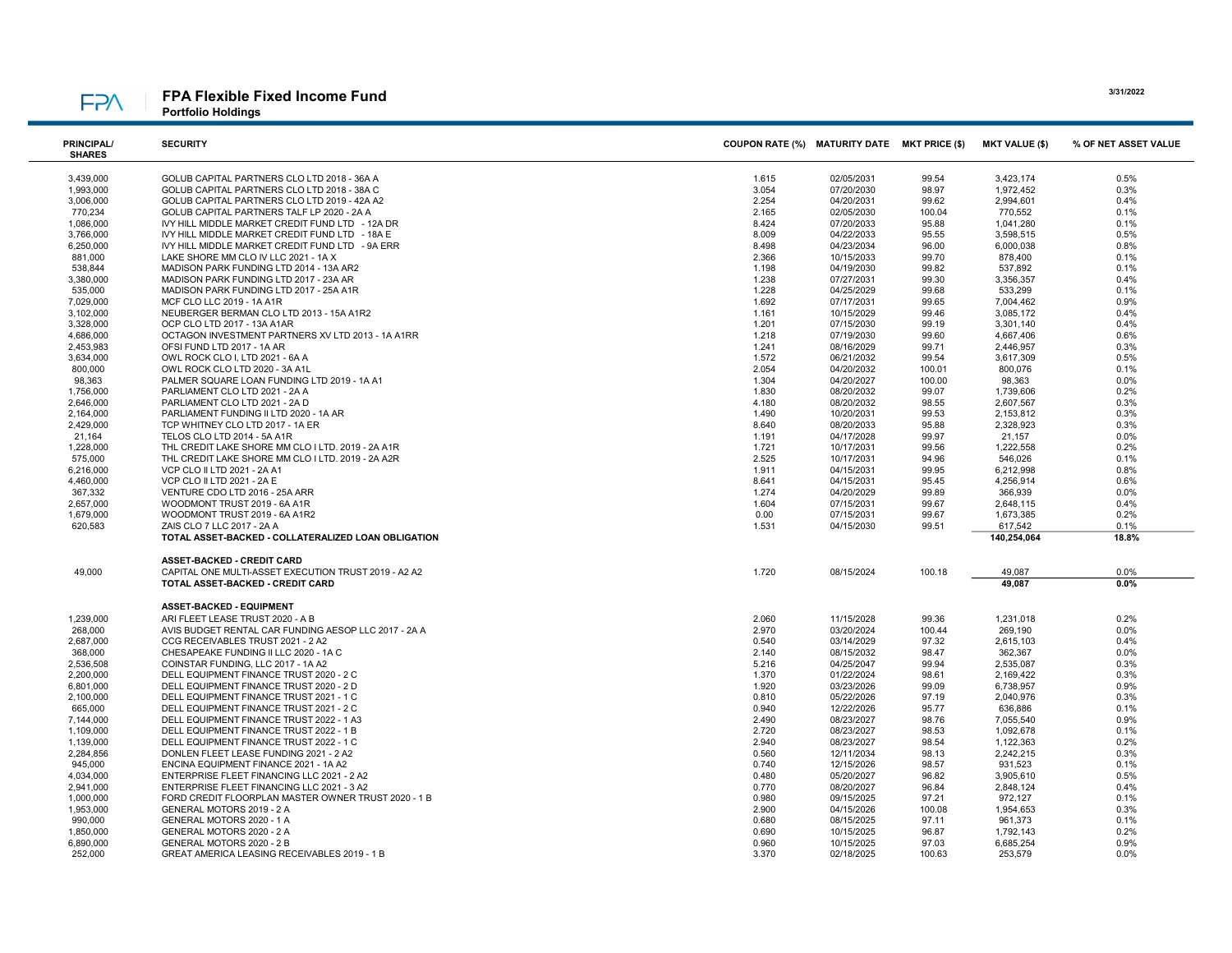# **FPA**

### FPA Flexible Fixed Income Fund Portfolio Holdings

| <b>PRINCIPAL/</b><br><b>SHARES</b> | <b>SECURITY</b>                                        | COUPON RATE (%) MATURITY DATE MKT PRICE (\$) |            |        | <b>MKT VALUE (\$)</b> | % OF NET ASSET VALUE |
|------------------------------------|--------------------------------------------------------|----------------------------------------------|------------|--------|-----------------------|----------------------|
| 4,442,000                          | HERTZ VEHICLE FINANCING LLC 2021 - 1A A                | 1.210                                        | 12/26/2025 | 94.53  | 4.198.984             | 0.6%                 |
| 4,846,000                          | HERTZ VEHICLE FINANCING LLC 2022 - 4A A                | 3.730                                        | 09/25/2026 | 100.13 | 4,852,058             | 0.6%                 |
| 4,500,000                          | HPEFS EQUIPMENT TRUST 2019 - 1A D                      | 2.720                                        | 09/20/2029 | 100.38 | 4,516,974             | 0.6%                 |
| 1,000,000                          | HPEFS EQUIPMENT TRUST 2020 - 1A D                      | 2.260                                        | 02/20/2030 | 99.79  | 997,904               | 0.1%                 |
| 711,000                            | HPEFS EQUIPMENT TRUST 2020 - 2A C                      | 2.000                                        | 07/22/2030 | 99.83  | 709,757               | 0.1%                 |
| 2,000,000                          | HPEFS EQUIPMENT TRUST 2020 - 2A D                      | 2.790                                        | 07/22/2030 | 100.37 | 2,007,486             | 0.3%                 |
| 1,300,000                          | HPEFS EQUIPMENT TRUST 2021 - 1A C                      | 0.750                                        | 03/20/2031 | 97.34  | 1,265,408             | 0.2%                 |
| 3,943,000                          | HPEFS EQUIPMENT TRUST 2022 - 1A A3                     | 1.380                                        | 05/21/2029 | 97.26  | 3,834,778             | 0.5%                 |
| 1,619,000                          | HPEFS EQUIPMENT TRUST 2022 - 1A B                      | 1.790                                        | 05/21/2029 | 97.11  | 1,572,166             | 0.2%                 |
| 1,076,000                          | HPEFS EQUIPMENT TRUST 2022 - 1A C                      | 1.960                                        | 05/21/2029 | 96.64  | 1,039,880             | 0.1%                 |
| 762,000                            | KUBOTA CREDIT OWNER TRUST 2020 - 1A A4                 | 2.260                                        | 07/15/2026 | 99.37  | 757,216               | 0.1%                 |
| 1,563,000                          | NAVISTAR FINANCIAL DEALER NOTE MASTER TRUST 2020 - 1 C | 2.607                                        | 07/25/2025 | 100.36 | 1,568,584             | 0.2%                 |
| 253,000                            | NEXTGEAR FLOORPLAN MASTER OWNER TRUST 2021 - 1A A      | 0.850                                        | 07/15/2026 | 95.45  | 241,494               | 0.0%                 |
| 4,685,000                          | NEXTGEAR FLOORPLAN MASTER OWNER TRUST 2022 - 1A A2     | 2.800                                        | 03/15/2027 | 100.01 | 4,685,591             | 0.6%                 |
| 1,089,000                          | PAWNEE EQUIPMENT RECEIVABLES 2021 - 1 A2               | 1.100                                        | 07/15/2027 | 96.92  | 1,055,437             | 0.1%                 |
| 200,000                            | VERIZON OWNER TRUST 2019 - A C                         | 3.220                                        | 09/20/2023 | 100.54 | 201,083               | 0.0%                 |
| 38,901                             | VERIZON OWNER TRUST 2019 - B A1A                       | 2.330                                        | 12/20/2023 | 100.12 | 38,949                | 0.0%                 |
| 925,000                            | VERIZON OWNER TRUST 2019 - C B                         | 2.060                                        |            | 99.65  |                       | 0.1%                 |
|                                    |                                                        |                                              | 04/22/2024 |        | 921,772               |                      |
| 290,000                            | VERIZON OWNER TRUST 2019 - C C                         | 2.160                                        | 04/22/2024 | 99.99  | 289,981               | 0.0%                 |
| 230,000                            | VERIZON OWNER TRUST 2020 - A C                         | 2.060                                        | 07/22/2024 | 99.49  | 228,825               | 0.0%<br>0.5%         |
| 3,542,000                          | WHEELS SPV LLC 2020 - 1A A3                            | 0.620                                        | 08/20/2029 | 97.31  | 3,446,743             |                      |
|                                    | TOTAL ASSET-BACKED - EQUIPMENT                         |                                              |            |        | 88,847,256            | 11.9%                |
|                                    | <b>ASSET-BACKED - OTHER</b>                            |                                              |            |        |                       |                      |
| 1,284,000                          | ABPCI DIRECT LENDING FUND ABS LTD 2020 - 1A A          | 3.199                                        | 12/20/2030 | 94.76  | 1.216.667             | 0.2%                 |
| 3,273,000                          | ABPCI DIRECT LENDING FUND ABS LTD 2020 - 1A B          | 4.935                                        | 12/20/2030 | 94.42  | 3,090,386             | 0.4%                 |
| 1,670,000                          | ABPCI DIRECT LENDING FUND ABS LTD 2022 - 2A A1         | 2.372                                        | 03/01/2032 | 100.00 | 1,670,000             | 0.2%                 |
| 6,978,000                          | ABPCI DIRECT LENDING FUND ABS LTD 2022 - 2A C          | 8.237                                        | 03/01/2032 | 100.00 | 6,978,000             | 0.9%                 |
| 294,119                            | CAPITAL AUTOMOTIVE REIT 2020 - 1A A1                   | 2.690                                        | 02/15/2050 | 97.67  | 287,274               | 0.0%                 |
| 2,673,000                          | COLOGIX DATA CENTERS ISSUER LLC 2021 - 1A A2           | 3.300                                        | 12/26/2051 | 96.52  | 2,579,890             | 0.3%                 |
| 3,235,000                          | COLOGIX DATA CENTERS ISSUER LLC 2021 - 1A C            | 5.990                                        | 12/26/2051 | 93.67  | 3,030,120             | 0.4%                 |
| 144,778                            | CONN FUNDING II, L.P 2020 - A B                        | 4.270                                        | 06/16/2025 | 99.99  | 144,759               | 0.0%                 |
| 2,369,000                          | CONN FUNDING II, L.P 2021 - A B                        | 2.870                                        | 05/15/2026 | 97.20  | 2,302,699             | 0.3%                 |
| 1,500,000                          | DATABANK ISSUER LLC 2021 - 1A C                        | 4.430                                        | 02/27/2051 | 91.26  | 1,368,830             | 0.2%                 |
| 512,000                            | DIAMOND INFRASTRUCTURE FUNDING LLC 2021 - 1A C         | 3.475                                        | 04/15/2049 | 94.69  | 484,790               | 0.1%                 |
| 1,718,000                          | DIAMOND ISSUER LLC 2021 - 1A C                         | 3.787                                        | 11/20/2051 | 94.07  | 1,616,095             | 0.2%                 |
| 362,000                            | ELM 2020-3 TRUST A A2                                  | 2.954                                        | 08/20/2029 | 95.69  | 346,386               | 0.0%                 |
| 897,000                            | ELM 2020-3 TRUST A B                                   | 4.481                                        | 08/20/2029 | 95.65  | 857,959               | 0.1%                 |
| 330,000                            | ELM TRUST 2020 - 4A A2                                 | 2.286                                        | 10/20/2029 | 95.12  | 313,896               | 0.0%                 |
| 985,000                            | <b>ELM TRUST 2020 - 4A B</b>                           | 3.866                                        | 10/20/2029 | 95.02  | 935,906               | 0.1%                 |
| 431.401                            | FIC FUNDING, LLC 2021 - 1A A                           | 1.130                                        | 04/15/2033 | 98.98  | 426,988               | 0.1%                 |
| 2,267,000                          | GOLUB CAPITAL PARTNERS FUNDING 2020 - 1A A2            | 3.208                                        | 01/22/2029 | 98.36  | 2,229,710             | 0.3%                 |
| 1,404,000                          | GOLUB CAPITAL PARTNERS FUNDING 2020 - 1A B             | 4.496                                        | 01/22/2029 | 98.93  | 1,389,000             | 0.2%                 |
| 3,868,000                          | GOLUB CAPITAL PARTNERS FUNDING 2021 - 1A A2            | 2.773                                        | 04/20/2029 | 95.40  | 3,690,072             | 0.5%                 |
| 1,924,000                          | GOLUB CAPITAL PARTNERS FUNDING 2021 - 1A B             | 3.816                                        | 04/20/2029 | 94.76  | 1,823,182             | 0.2%                 |
| 4,896,000                          | GOLUB CAPITAL PARTNERS FUNDING 2021 - 2A A             | 2.944                                        | 10/19/2029 | 94.69  | 4,635,787             | 0.6%                 |
| 5,697,000                          | GOLUB CAPITAL PARTNERS FUNDING 2021 - 2A B             | 3.994                                        | 10/19/2029 | 94.77  | 5,399,308             | 0.7%                 |
| 1,802,714                          | GRACIE POINT INTERNATIONAL FUNDING 2021 - 1A A         | 1.205                                        | 11/01/2023 | 99.97  | 1,802,160             | 0.2%                 |
| 1,250,000                          | HWIRE 2021-1 C 4.459% 11/20/2051                       | 4.459                                        | 11/20/2051 | 92.87  | 1,160,851             | 0.2%                 |
| 224,028                            | LEGAL FEE FUNDING 2006 - 1A A                          | 8.000                                        | 07/20/2036 | 101.38 | 227,125               | 0.0%                 |
| 2,912,000                          | MONROE CAPITAL ABS FUNDING LTD 2021 - 1A A2            | 2.815                                        | 04/22/2031 | 94.59  | 2,754,365             | 0.4%                 |
| 907,000                            | MONROE CAPITAL ABS FUNDING LTD 2021 - 1A B             | 3.908                                        | 04/22/2031 | 94.58  | 857,845               | 0.1%                 |
| 3,700,000                          | MONROE CAPITAL INCOME PLUS ABS FUNDING LLC 2022 - 1A A | 4.050                                        | 03/30/2032 | 98.40  | 3.640.800             | 0.5%                 |

| 3,700,000 | MONROE CAPITAL INCOME PLUS ABS FUNDING LLC 2022 - 1A A          | 4.050 | 03/30/2032 | 98.40  | 3.640.800 | 0.5% |
|-----------|-----------------------------------------------------------------|-------|------------|--------|-----------|------|
| 2.720.000 | NEW RESIDENTIAL ADVANCE RECEIVABLES TRUST ADVANCE 2020 - T2 AT2 | 1.475 | 09/15/2053 | 96.59  | 2.627.297 | 0.4% |
| 508,200   | NEW RESIDENTIAL ADVANCE RECEIVABLES TRUST ADVANCE 2020 - T3 AT3 | 1.317 | 10/15/2052 | 99.47  | 505.484   | 0.1% |
| 734,000   | NEW RESIDENTIAL AP ADVANCE RECEIVABLES TRUST 2020 - APT1 AT1    | 1.035 | 12/16/2052 | 98.24  | 721.116   | 0.1% |
| 256,450   | OASIS SECURITISATION 2021 - 1A A                                | 2.579 | 02/15/2033 | 99.73  | 255.752   | 0.0% |
| 2,616,600 | OCWEN MASTER ADVANCE RECEIVABLES TRUST 2020 - T1 AT1            | 1.278 | 08/15/2052 | 100.00 | 2,616,600 | 0.4% |
| 532,000   | OPORTUN FUNDING LLC 2021 - A A                                  | 1.210 | 03/08/2028 | 98.17  | 522.285   | 0.1% |
| 1,020,000 | OPORTUN FUNDING LLC 2021 - B A                                  | 1.470 | 05/08/2031 | 97.37  | 993.131   | 0.1% |
| 4.976.000 | OPORTUN FUNDING LLC 2021 - C A                                  | 2.180 | 10/08/2031 | 96.54  | 4.803.991 | 0.6% |

3/31/2022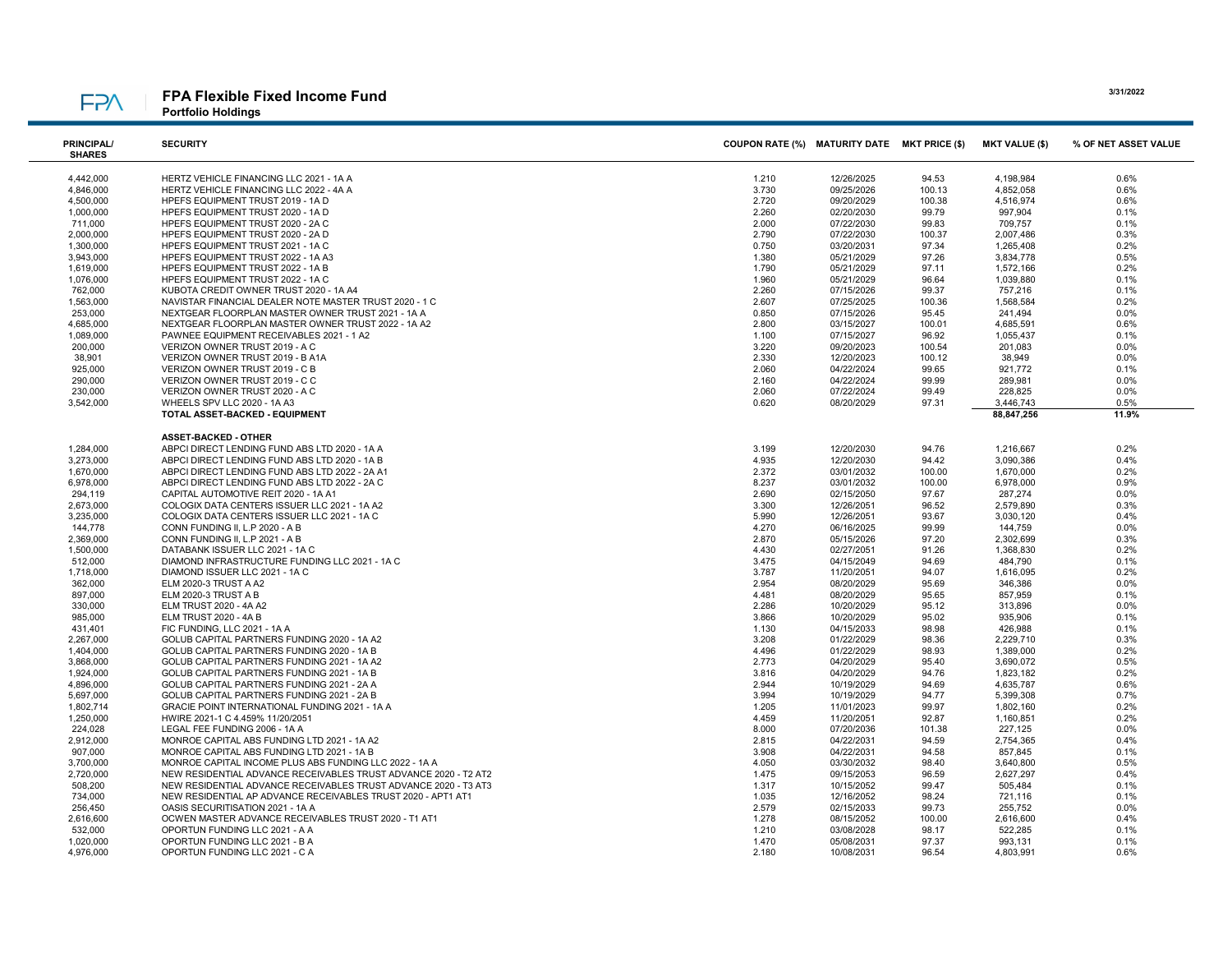### FPA Flexible Fixed Income Fund Portfolio Holdings

PRINCIPAL/ SHARES

**FPA** 

| <b>PRINCIPAL/</b><br><b>SHARES</b> | <b>SECURITY</b>                           | COUPON RATE (%) MATURITY DATE MKT PRICE (\$) |            |       | <b>MKT VALUE (\$)</b> | % OF NET ASSET VALUE |
|------------------------------------|-------------------------------------------|----------------------------------------------|------------|-------|-----------------------|----------------------|
| 3,099,000                          | OWL ROCK TECHNOLOGY FINANCING 2020 - 1A A | 3.076                                        | 01/15/2031 | 99.71 | 3.089.994             | 0.4%                 |
| 2,988,000                          | PFS FINANCING CORP. 2020 - A A            | 1.270                                        | 06/15/2025 | 98.30 | 2.937.345             | 0.4%                 |
| 5,819,000                          | PFS FINANCING CORP. 2020 - A B            | 1.770                                        | 06/15/2025 | 98.69 | 5.742.861             | 0.8%                 |
| 898,000                            | PFS FINANCING CORP. 2020 - E A            | 1.000                                        | 10/15/2025 | 97.55 | 876.015               | 0.1%                 |
| 4,503,000                          | PFS FINANCING CORP. 2020 - E B            | 1.570                                        | 10/15/2025 | 97.91 | 4.409.060             | 0.6%                 |
| 3,998,000                          | PFS FINANCING CORP. 2020 - G A            | 0.970                                        | 02/15/2026 | 95.75 | 3.828.122             | 0.5%                 |
| 197,000                            | PFS FINANCING CORP. 2020 - G B            | 1.570                                        | 02/15/2026 | 97.15 | 191.390               | 0.0%                 |
| 2,543,000                          | PFS FINANCING CORP. 2021 - A A            | 0.710                                        | 04/15/2026 | 94.75 | 2,409,567             | 0.3%                 |
| 310,000                            | PFS FINANCING CORP. 2021 - A B            | 0.960                                        | 04/15/2026 | 95.47 | 295.948               | 0.0%                 |
| .                                  |                                           | ----                                         |            | ----  | . <b>.</b>            | $- - - -$            |

| 1,925,000 | PFS FINANCING CORP. 2021 - B A                                       | 0.770 | 08/15/2026 | 93.99  | 1,809,341   | 0.2%    |
|-----------|----------------------------------------------------------------------|-------|------------|--------|-------------|---------|
| 713,000   | PFS FINANCING CORP. 2021 - B B                                       | 1.090 | 08/15/2026 | 94.99  | 677,307     | 0.1%    |
| 6.716.000 | PFS FINANCING CORP. 2022 - A A                                       | 2.470 | 02/15/2027 | 97.99  | 6.581.310   | 0.9%    |
| 1,380,000 | PFS FINANCING CORP. 2022 - A B                                       | 2.770 | 02/15/2027 | 98.01  | 1,352,598   | 0.2%    |
| 64,877    | SMB PRIVATE EDUCATION LOAN TRUST 2021 - A A1                         | 0.897 | 01/15/2053 | 99.92  | 64,827      | 0.0%    |
| 1,794,840 | SPRINGCASTLE AMERICA FUNDING LLC 2020 - AA A                         | 1.970 | 09/25/2037 | 98.62  | 1.770.097   | 0.2%    |
| 303.118   | TVEST 2020A, LLC 2020 - A A                                          | 4.500 | 07/15/2032 | 99.95  | 302.964     | 0.0%    |
| 1,068,000 | VANTAGE DATA CENTERS LLC 2020 - 1A A2                                | 1.645 | 09/15/2045 | 93.98  | 1,003,743   | 0.1%    |
| 2,294,040 | VCP RRL ABS I, LTD 2021 - 1A A                                       | 2.152 | 10/20/2031 | 96.56  | 2,215,148   | 0.3%    |
| 3,618,524 | VCP RRL ABS I. LTD 2021 - 1A B                                       | 2.848 | 10/20/2031 | 94.16  | 3,407,148   | 0.5%    |
| 5,617,419 | VCP RRL ABS I. LTD 2021 - 1A C                                       | 5.425 | 10/20/2031 | 97.01  | 5.449.228   | 0.7%    |
|           | TOTAL ASSET-BACKED - OTHER                                           |       |            |        | 118,720,520 | 15.9%   |
|           |                                                                      |       |            |        |             |         |
|           | COMMERCIAL MORTGAGE-BACKED SECURITIES AGENCY                         |       |            |        |             |         |
| 128,114   | FREDDIE MAC MULTIFAMILY STRUCTURED PASS THROUGH CERTIFICATES K042 A1 | 2.267 | 06/25/2024 | 99.65  | 127,670     | 0.0%    |
|           | TOTAL COMMERCIAL MORTGAGE-BACKED SECURITIES AGENCY                   |       |            |        | 127,670     | $0.0\%$ |
|           |                                                                      |       |            |        |             |         |
|           | <b>COMMERCIAL MORTGAGE-BACKED SECURITIES AGENCY STRIPPED</b>         |       |            |        |             |         |
| 1,434,159 | GOVERNMENT NATIONAL MORTGAGE ASSOCIATION 2015-19 IO                  | 0.304 | 01/16/2057 | 1.89   | 27.055      | $0.0\%$ |
| 1,665,980 | GOVERNMENT NATIONAL MORTGAGE ASSOCIATION 2015-7 IO                   | 0.553 | 01/16/2057 | 2.62   | 43.669      | 0.0%    |
|           |                                                                      |       |            |        |             |         |
| 3,592,147 | GOVERNMENT NATIONAL MORTGAGE ASSOCIATION 2020 - 42 IO                | 0.936 | 03/16/2062 | 7.37   | 264.612     | 0.0%    |
| 2,233,500 | GOVERNMENT NATIONAL MORTGAGE ASSOCIATION 2020 - 43 IO                | 1.267 | 11/16/2061 | 8.29   | 185,184     | 0.0%    |
| 2,984,121 | GOVERNMENT NATIONAL MORTGAGE ASSOCIATION 2020 - 71 IO                | 1.103 | 01/16/2062 | 7.97   | 237,853     | $0.0\%$ |
| 5,499,723 | GOVERNMENT NATIONAL MORTGAGE ASSOCIATION 2020 - 75 IO                | 0.900 | 02/16/2062 | 7.28   | 400,447     | 0.1%    |
|           | TOTAL COMMERCIAL MORTGAGE-BACKED SECURITIES AGENCY STRIPPED          |       |            |        | 1,158,820   | 0.2%    |
|           |                                                                      |       |            |        |             |         |
|           | COMMERCIAL MORTGAGE-BACKED SECURITIES NON-AGENCY                     |       |            |        |             |         |
| 379,602   | A10 BRIDGE ASSET FINANCING 2020-C LLC 2020 - C A                     | 2.021 | 08/15/2040 | 99.87  | 379.114     | 0.1%    |
| 2,295,000 | A10 SECURITIZATION LLC 2021 - D A1FX                                 | 2.589 | 10/01/2038 | 100.00 | 2,295,000   | 0.3%    |
| 483.042   | ACRE COMMERCIAL MORTGAGE 2021-FL4 LTD 2021 - FL4 A*                  | 1.298 | 12/18/2037 | 99.27  | 479.506     | 0.1%    |
| 2,604,000 | ACRES COMMERCIAL REALTY 2021-FL1 LTD 2021 - FL1 A*                   | 1.641 | 06/15/2036 | 99.12  | 2,580,981   | 0.3%    |
| 809,000   | ACRES COMMERCIAL REALTY LTD 2021 - FL2 A*                            | 1.841 | 01/15/2037 | 99.49  | 804.836     | 0.1%    |
| 2,210,000 | ARBOR REALTY COLLATERALIZED LOAN OBLIGATION LTD 2021 - FL1 A*        | 1.367 | 12/15/2035 | 99.36  | 2,195,768   | 0.3%    |
| 2,370,000 | ARBOR REALTY COLLATERALIZED LOAN OBLIGATION LTD 2021 - FL2 A*        | 1.497 | 05/15/2036 | 98.83  | 2,342,330   | 0.3%    |
| 3,148,000 | ARBOR REALTY COLLATERALIZED LOAN OBLIGATION LTD 2021 - FL4 A*        | 1.747 | 11/15/2036 | 99.09  | 3,119,433   | 0.4%    |
| 3,442,000 | ARBOR REALTY COLLATERALIZED LOAN OBLIGATION LTD 2022 - FL1 A*        | 1.500 | 01/15/2037 | 99.48  | 3,423,986   | 0.5%    |
| 75,871    | AREIT 2019-CRE3 TRUST 2019 - CRE3 A                                  | 1.184 | 09/14/2036 | 99.65  | 75.608      | $0.0\%$ |
| 933,322   | BDS 2018-FL1 2021 - FL8 A*                                           | 1.388 | 01/18/2036 | 98.59  | 920,152     | 0.1%    |
| 833,447   | BDS 2019-FL4 LTD 2019 - FL4 A*                                       | 1.541 | 08/15/2036 | 99.51  | 829,344     | 0.1%    |
| 268,000   | BDS 2019-FL4 LTD 2019 - FL4 AS*                                      | 1.841 | 08/15/2036 | 98.71  | 264,531     | $0.0\%$ |
| 76,363    | BPCRE 2021-FL1 2021 - FL1 A*                                         | 1.291 | 02/15/2037 | 98.83  | 75,466      | 0.0%    |
| 1.410.000 | BX COMMERCIAL MORTGAGE TRUST 2021-VOLT 2021 - VOLT E                 | 2.397 | 09/15/2036 | 96.22  | 1.356.686   | 0.2%    |
| 2,319,000 | BX COMMERCIAL MORTGAGE TRUST 2021-VOLT 2021 - VOLT F                 | 2.797 | 09/15/2036 | 96.47  | 2,237,115   | 0.3%    |
| 2,899,000 | <b>BXMT LTD 2021 - FL4 A</b>                                         | 1.447 | 05/15/2038 | 99.42  | 2,882,319   | 0.4%    |
| 18,785    | CITIGROUP COMMERCIAL MORTGAGE TRUST 2013-GC11 2013 - GC11 AAB        | 2.690 | 04/10/2046 | 100.07 | 18.797      | 0.0%    |
| 800,000   | CITIGROUP COMMERCIAL MORTGAGE TRUST 2013-GC11 2013 - GC11 AS         | 3.422 | 04/10/2046 | 99.77  | 798,148     | 0.1%    |
| 90,000    | CITIGROUP COMMERCIAL MORTGAGE TRUST 2013-GC11 A4                     | 3.093 | 04/10/2046 | 99.99  | 89.988      | 0.0%    |
| 1,153,226 | COMM 2013-CCRE7 MORTGAGE TRUST 2013 - CR7 A4                         | 3.213 | 03/10/2046 | 100.16 | 1,155,109   | 0.2%    |
| 266,947   | COREVEST AMERICAN FINANCE 2018-1 TRUST 2018 - 1 A                    | 3.804 | 06/15/2051 | 100.18 | 267,426     | $0.0\%$ |
| 3,000,000 | GREYSTONE COMMERCIAL REAL ESTATE NOTES 2021 - FL3 A*                 | 1.417 | 07/15/2039 | 98.43  | 2,952,816   | 0.4%    |
|           |                                                                      |       |            |        |             |         |
| 299,055   | GS MORTGAGE SECURITIES TRUST 2015-GC30 AAB                           | 3.120 | 05/10/2050 | 100.30 | 299,949     | 0.0%    |
| 1,384,000 | HAWAII HOTEL TRUST 2019-MAUI 2019 - MAUI C                           | 2.047 | 05/15/2038 | 98.75  | 1,366,702   | 0.2%    |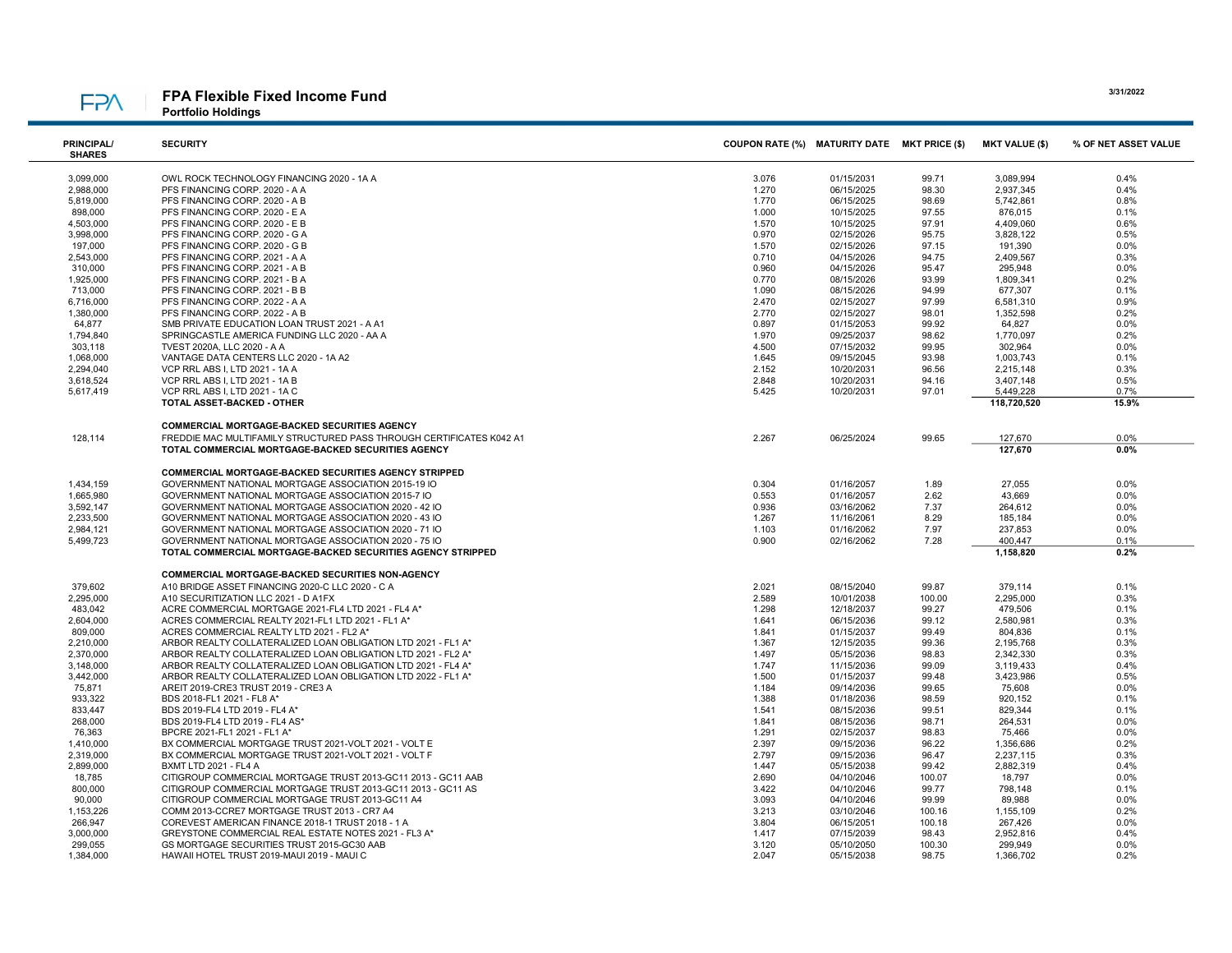## FPA Flexible Fixed Income Fund

**FPA** 

Portfolio Holdings

| <b>PRINCIPAL/</b>      | <b>SECURITY</b>                                                               | COUPON RATE (%) MATURITY DATE MKT PRICE (\$) |            |                | <b>MKT VALUE (\$)</b> | % OF NET ASSET VALUE |
|------------------------|-------------------------------------------------------------------------------|----------------------------------------------|------------|----------------|-----------------------|----------------------|
| <b>SHARES</b>          |                                                                               |                                              |            |                |                       |                      |
| 2,823,000              | HERA COMMERCIAL MORTGATE LTD 2021 - FL1 A*                                    | 1.518                                        | 02/18/2038 | 98.63          | 2,784,345             | 0.4%                 |
| 92,885                 | JP MORGAN CHASE COMMERCIAL MORTGAGE SECURITIES TRUST 2013-LC11 2013 - LC11 A4 | 2.694                                        | 04/15/2046 | 99.44          | 92,361                | 0.0%                 |
| 596,365                | JPMBB COMMERCIAL MORTGAGE SECURITIES TRUST 2015-C30 ASB                       | 3.559                                        | 07/15/2048 | 100.62         | 600,035               | 0.1%                 |
| 834,000                | KREF 2021 - FL2 A*                                                            | 1.511                                        | 02/15/2039 | 98.31          | 819,915               | 0.1%                 |
| 390,000                | LCCM 2021-FL2 TRUST 2021 - FL2 A                                              | 1.597                                        | 12/13/2038 | 99.34          | 387,411               | 0.1%                 |
| 484,532                | LOANCORE 2019-CRE3 ISSUER LTD 2019 - CRE3 A*                                  | 1.447                                        | 04/15/2034 | 99.52          | 482,206               | 0.1%                 |
| 841,172                | LOANCORE 2021-CRE4 ISSUER LTD 2021 - CRE4 A                                   | 0.964                                        | 07/15/2035 | 99.04          | 833,081               | 0.1%                 |
| 363,000                | LOANCORE 2021-CRE5 ISSUER LTD 2021 - CRE5 A*                                  | 1.697                                        | 07/15/2036 | 98.24          | 356,602               | 0.0%                 |
| 2,750,000              | MF1 2021-FL7 LTD 2021 - FL7 A*                                                | 1.511                                        | 10/16/2036 | 98.45          | 2,707,346             | 0.4%                 |
| 585,000                | MF1 MULTIFAMILY HOUSING MORTGAGE LOAN TRUST 2020 - FL4 A                      | 2.143                                        | 11/15/2035 | 98.98          | 579,028               | 0.1%                 |
| 2,227,824              | PFP 2021-7 LTD 2021 - 7 A*                                                    | 1.247                                        | 04/14/2038 | 98.53          | 2,195,121             | 0.3%                 |
| 968,223                | READY CAPITAL MORTGAGE FINANCING 2021-FL5 LLC 2021 - FL5 A                    | 1.457                                        | 04/25/2038 | 99.66          | 964,975               | 0.1%                 |
| 855,220                | SHELTER GROWTH CRE ISSUER LTD 2021 - FL3 A*                                   | 1.477                                        | 09/15/2036 | 98.94          | 846,143               | 0.1%                 |
| 1,468,000              | STWD 2021-FL2 LTD 2021 - FL2 A*                                               | 1.668                                        | 04/18/2038 | 99.19          | 1,456,070             | 0.2%                 |
| 337,041                | TRTX 2019-FL3 ISSUER LTD 2019 - FL3 A*                                        | 1.314                                        | 10/15/2034 | 99.75          | 336,203               | 0.0%                 |
| 2,356,000              | TRTX 2022-FL5 ISSUER LTD 2022 - FL5 A*                                        | 1.700                                        | 02/15/2039 | 100.04         | 2,356,981             | 0.3%                 |
| 66,940                 | VCC 2020-MC1 TRUST 2020 - MC1 A                                               | 4.500                                        | 06/25/2045 | 100.03         | 66,957                | 0.0%                 |
| 1,436,528              | VMC FINANCE 2021-HT1 LLC 2021 - HT1 A                                         | 2.118                                        | 01/18/2037 | 98.00          | 1,407,797             | 0.2%                 |
| 537,897                | WELLS FARGO COMMERCIAL MORTGAGE TRUST 2014-LC18 ASB                           | 3.244                                        | 12/15/2047 | 100.58         | 541,005               | 0.1%                 |
|                        | TOTAL COMMERCIAL MORTGAGE-BACKED SECURITIES NON-AGENCY                        |                                              |            |                | 53,024,694            | 7.1%                 |
|                        |                                                                               |                                              |            |                |                       |                      |
|                        | <b>CORPORATE BONDS AND NOTES</b>                                              |                                              |            |                |                       |                      |
| 1,030,000              | AIR CANADA 2020-1 CLASS C PASS THROUGH TRUST*                                 | 10.500                                       | 07/15/2026 | 115.53         | 1,189,917             | 0.2%                 |
| 1,410,000              | ARAMARK SERVICES INC                                                          | 6.375                                        | 05/01/2025 | 102.41         | 1,443,911             | 0.2%                 |
| 2,426,000              | <b>CD&amp;R SMOKEY BUYER INC</b>                                              | 6.750                                        | 07/15/2025 | 102.75         | 2,492,715             | 0.3%                 |
| 2,535,000              | CIMPRESS PLC*                                                                 | 7.000                                        | 06/15/2026 | 94.88          | 2,405,081             | 0.3%                 |
| 1,119,000              | CONSOLIDATED COMMUNICATIONS INC                                               | 6.500                                        | 10/01/2028 | 92.02          | 1,029,648             | 0.1%                 |
| 2,598,000              | FRONTIER COMMUNICATIONS CORP                                                  | 5.875                                        | 10/15/2027 | 99.50          | 2,585,010             | 0.3%                 |
| 1,636,000              | FRONTIER COMMUNICATIONS HOLDINGS LLC                                          | 6.000                                        | 01/15/2030 | 92.25          | 1,509,210             | 0.2%                 |
| 1,487,000              | <b>GOLUB CAPITAL BDC INC</b>                                                  | 3.375                                        | 04/15/2024 | 99.05          | 1,472,801             | 0.2%                 |
| 7,484,000              | MIDCAP FINANCIAL ISSUER TRUST                                                 | 6.500                                        | 05/01/2028 | 94.00          | 7,034,960             | 0.9%                 |
| 831,000                | NATURAL RESOURCE PARTNERS LP                                                  | 9.125                                        | 06/30/2025 | 102.25         | 849,698               | 0.1%                 |
| 7,439,000              | OWL ROCK CORE INCOME CORP                                                     | 5.500                                        | 03/21/2025 | 99.78          | 7,422,605             | 1.0%                 |
| 5,052,000              | OWL ROCK CORE INCOME CORP                                                     | 4.700                                        | 02/08/2027 | 96.19          | 4,859,387             | 0.7%                 |
| 354,000                | ROYAL CARIBBEAN CRUISES LTD                                                   | 11.500                                       | 06/01/2025 | 109.50         | 387,630               | 0.1%                 |
|                        | TOTAL CORPORATE BONDS AND NOTES                                               |                                              |            |                | 34,682,572            | 4.6%                 |
|                        |                                                                               |                                              |            |                |                       |                      |
|                        | <b>CORPORATE BANK DEBT</b>                                                    |                                              |            |                |                       |                      |
| 3,666,576              | ABG INTERMEDIATE HOLDINGS 2 LLC                                               | 4.000                                        | 12/04/2024 | 99.08          | 3,632,954             | 0.5%                 |
| 2,414,000              | APPLIED SYSTEMS INC TL B 1L                                                   | 3.750                                        | 09/19/2024 | 99.73          | 2,407,362             | 0.3%                 |
| 4,990,684              | <b>ASURION LLC TL</b>                                                         | 3.438                                        | 11/03/2024 | 98.67          | 4,924,158             | 0.7%                 |
| 3,103,084              | AXIOM GLOBAL INC                                                              | 5.500                                        | 10/01/2026 | 97.25          | 3,017,749             | 0.4%                 |
| 1,000,000              | AZALEA TOPCO INC TL B 1L                                                      | 4.500                                        | 07/25/2026 | 99.00          | 990,000               | 0.1%                 |
| 2,097,305              | AZALEA TOPCO INC. TL B 1L                                                     | 3.945                                        | 07/25/2026 | 98.63          | 2,068,467             | 0.3%                 |
| 239,930                | CAPSTONE LOGISTICS TERM LOAN                                                  | 5.936                                        | 11/12/2027 | 99.88          | 239,630               | 0.0%                 |
| 1,802,833              | CAPSTONE LOGISTICS TERM LOAN                                                  | 5.936                                        | 11/12/2027 | 99.88          | 1,800,579             | 0.2%                 |
| 1,212,905              | <b>CIMPRESS PLC</b>                                                           | 4.000                                        | 05/17/2028 | 98.75          | 1,197,744             | 0.2%                 |
| 1,118,548<br>3,647,694 | FRONTIER COMMUNICATIONS CORP                                                  | 4.500                                        | 10/08/2027 | 98.25          | 1,098,973             | 0.1%                 |
|                        | GLOHEA TL B 1L USD CORP                                                       | 4.250                                        | 06/28/2024 | 98.38          | 3,588,419             | 0.5%                 |
| 1,627,000              | HANJIN INTERNATIONAL CORP                                                     | 5.500                                        | 12/23/2022 | 99.00          | 1,610,730             | 0.2%                 |
| 3,636,542              | HEARTLAND DENTAL LLC TL B 1L                                                  | 4.438                                        | 04/30/2025 | 99.06          | 3,602,467             | 0.5%                 |
| 480,181                | JC PENNEY TL-B 1L                                                             | 5.250                                        | 06/23/2023 | 0.01           | 48                    | 0.0%                 |
| 640,000                | LEALAND FINANCE COMPANY B.V. SUPER SENIOR EXIT LC*<br><b>MEDIACO TL</b>       | 5.202<br>7.586                               | 06/30/2024 | 80.50<br>93.00 | 515,200<br>1,089,520  | 0.1%<br>0.1%         |
| 1,171,527              |                                                                               |                                              | 11/21/2024 |                |                       |                      |
| 2,439,111              | PACKERS HOLDINGS LLC                                                          | 4.000                                        | 03/09/2028 | 98.25          | 2,396,426             | 0.3%                 |
| 2,424,038              | PETVET CARE CENTERS LLC TL B 1L                                               | 4.250                                        | 02/15/2025 | 99.17          | 2,403,846             | 0.3%                 |
| 2,423,792              | POLARIS NEWCO LLC TL B 1L                                                     | 4.500                                        | 06/04/2028 | 99.23          | 2,405,008             | 0.3%                 |
| 747,168<br>2,833,000   | POLYCONCEPT NORTH AMERICA HOLDINGS INC TL-B 1L                                | 5.500                                        | 08/16/2023 | 99.25<br>98.00 | 741,565               | 0.1%<br>0.4%         |
|                        | WH BORROWER LLC                                                               | 6.000                                        | 02/15/2027 |                | 2,776,340             |                      |
| 837,161                | WINDSTREAM SERVICES LLC TL B<br><b>TOTAL CORPORATE BANK DEBT</b>              | 7.250                                        | 09/21/2027 | 99.13          | 829,836<br>43,337,021 | 0.1%<br>5.8%         |
|                        |                                                                               |                                              |            |                |                       |                      |

3/31/2022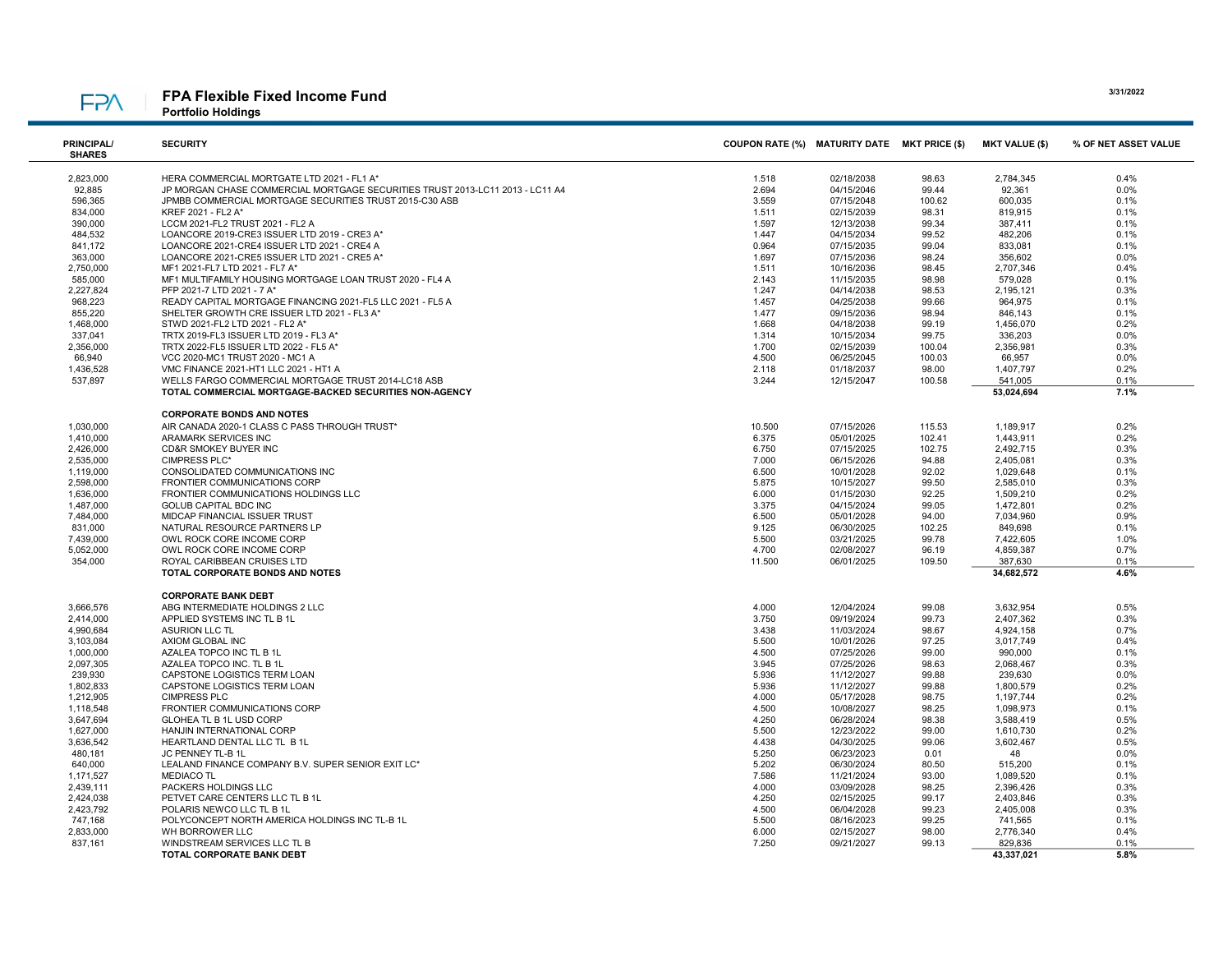#### FPA Flexible Fixed Income Fund **FPA**

Portfolio Holdings

| <b>PRINCIPAL/</b><br><b>SHARES</b> | <b>SECURITY</b>                                                                                                                                    | COUPON RATE (%) MATURITY DATE MKT PRICE (\$) |                          |                 | <b>MKT VALUE (\$)</b>   | % OF NET ASSET VALUE |
|------------------------------------|----------------------------------------------------------------------------------------------------------------------------------------------------|----------------------------------------------|--------------------------|-----------------|-------------------------|----------------------|
|                                    |                                                                                                                                                    |                                              |                          |                 |                         |                      |
|                                    | RESIDENTIAL MORTGAGE BACKED SECURITIES AGENCY POOL FIXED RATE MORTGAGES                                                                            |                                              |                          |                 |                         |                      |
| 117,295                            | FANNIE MAE POOL AL1576                                                                                                                             | 4.000                                        | 03/01/2027               | 102.84          | 120,622                 | 0.0%                 |
| 51,710                             | FANNIE MAE POOL FM1102                                                                                                                             | 4.000                                        | 03/01/2031               | 102.84          | 53.176                  | 0.0%                 |
|                                    | TOTAL RESIDENTIAL MORTGAGE BACKED SECURITIES AGENCY POOL FIXED RATE MORTGAGES                                                                      |                                              |                          |                 | 173,799                 | 0.0%                 |
|                                    |                                                                                                                                                    |                                              |                          |                 |                         |                      |
|                                    | <b>RESIDENTIAL MORTGAGE BACKED SECURITIES AGENCY STRIPPED</b><br><b>PRINCIPAL ONLY SECURITIES</b>                                                  |                                              |                          |                 |                         |                      |
| 143,107                            | FANNIE MAE INTEREST STRIP - 284 1                                                                                                                  | 0.00                                         | 07/25/2027               | 92.28           | 132,055                 | 0.0%                 |
|                                    | TOTAL RESIDENTIAL MORTGAGE BACKED SECURITIES AGENCY STRIPPED                                                                                       |                                              |                          |                 | 132.055                 | 0.0%                 |
|                                    |                                                                                                                                                    |                                              |                          |                 |                         |                      |
|                                    | RESIDENTIAL MORTGAGE BACKED SECURITIES AGENCY COLLATERALIZED MORTGAGE OBLIGATION                                                                   |                                              |                          |                 |                         |                      |
| 99,329                             | FANNIE MAE REMICS 2012 - 144 PD                                                                                                                    | 3.500                                        | 04/25/2042               | 100.56          | 99,890                  | 0.0%                 |
| 122.962                            | FANNIE MAE REMICS 2012 - 47 HA                                                                                                                     | 1.500                                        | 05/25/2027               | 101.45          | 124.743                 | 0.0%                 |
| 503,922                            | FANNIE MAE REMICS 2013 - 35 QB<br>FREDDIE MAC REMICS - 4162 P                                                                                      | 1.750                                        | 02/25/2043               | 101.09          | 509,416                 | 0.1%                 |
| 340,508<br>92,698                  | FREDDIE MAC REMICS - 4220 EH                                                                                                                       | 3.000<br>2.500                               | 02/15/2033<br>06/15/2028 | 99.88<br>102.60 | 340,103<br>95,112       | 0.0%<br>0.0%         |
| 75,628                             | FREDDIE MAC REMICS - 4235 QE                                                                                                                       | 3.000                                        | 08/15/2031               | 101.87          | 77,042                  | 0.0%                 |
| 34,670                             | FREDDIE MAC REMICS - 4336 WV                                                                                                                       | 3.000                                        | 10/15/2025               | 99.96           | 34,657                  | 0.0%                 |
| 509,548                            | FREDDIE MAC REMICS - 4387 VA                                                                                                                       | 3.000                                        | 02/15/2026               | 100.31          | 511,129                 | 0.1%                 |
|                                    | TOTAL RESIDENTIAL MORTGAGE BACKED SECURITIES AGENCY COLLATERALIZED MORTGAGE OBLIGATION                                                             |                                              |                          |                 | 1,792,092               | 0.2%                 |
|                                    |                                                                                                                                                    |                                              |                          |                 |                         |                      |
|                                    | RESIDENTIAL MORTGAGE BACKED SECURITIES NON-AGENCY COLLATERALIZED MORTGAGE OBLIGATION                                                               |                                              |                          |                 |                         |                      |
| 234.506                            | BRAVO RESIDENTIAL FUNDING TRUST 2019 - 1 A1C                                                                                                       | 3.500                                        | 03/25/2058               | 99.81           | 234.066                 | 0.0%                 |
| 1,313,336                          | CASCADE FUNDING MORTGAGE TRUST 2021 - HB5 A                                                                                                        | 0.801                                        | 02/25/2031               | 98.91           | 1,299,007               | 0.2%                 |
| 793,531                            | CASCADE FUNDING MORTGAGE TRUST 2021 - HB6 A                                                                                                        | 0.898                                        | 06/25/2036               | 98.78           | 783,865                 | 0.1%                 |
| 1,072,059                          | CASCADE FUNDING MORTGAGE TRUST 2021 - HB7 A                                                                                                        | 1.151                                        | 10/27/2031               | 98.44           | 1,055,285               | 0.1%                 |
| 1,183,000                          | CASCADE FUNDING MORTGAGE TRUST 2021 - HB7 M1                                                                                                       | 2.125                                        | 10/27/2031               | 96.22           | 1,138,321               | 0.2%                 |
| 381,274                            | CFMT 2020-HB4 LLC 2020 - HB4 A                                                                                                                     | 0.946                                        | 12/26/2030               | 99.24           | 378,372                 | 0.1%                 |
| 140,244                            | <b>CIM TRUST 2017 - 7 A</b>                                                                                                                        | 3.000                                        | 04/25/2057               | 99.82           | 139,992                 | 0.0%                 |
| 334,194                            | CIM TRUST 2018 - R3 A1                                                                                                                             | 5.000                                        | 12/25/2057               | 100.56          | 336,056                 | 0.0%                 |
| 1,117,927                          | FINANCE OF AMERICA HECM BUYOUT 2020 - HB2 A                                                                                                        | 1.710                                        | 07/25/2030               | 96.70           | 1,081,087               | 0.1%                 |
| 2,531,705<br>3,197,736             | PRESTON RIDGE PARTNERS MORTGAGE TRUST 2021 - 10 A1<br>PRESTON RIDGE PARTNERS MORTGAGE TRUST 2021 - 11 A1                                           | 2.487<br>2.487                               | 10/25/2026<br>11/25/2026 | 96.93<br>95.69  | 2,453,868<br>3,060,035  | 0.3%<br>0.4%         |
| 7,357,890                          | PRESTON RIDGE PARTNERS MORTGAGE TRUST 2021 - 2 A1                                                                                                  | 2.115                                        | 03/25/2026               | 96.61           | 7,108,100               | 1.0%                 |
| 2,623,749                          | PRESTON RIDGE PARTNERS MORTGAGE TRUST 2021 - 9 A1                                                                                                  | 2.363                                        | 10/25/2026               | 96.46           | 2,530,838               | 0.3%                 |
| 2,074,597                          | PRETIUM MORTGAGE CREDIT PARTNERS LLC 2021 - NPL2 A1                                                                                                | 1.992                                        | 06/27/2060               | 95.93           | 1,990,107               | 0.3%                 |
| 5,354,046                          | PRETIUM MORTGAGE CREDIT PARTNERS LLC 2021 - NPL4 A1                                                                                                | 2.363                                        | 10/27/2060               | 96.85           | 5,185,285               | 0.7%                 |
| 5.601.395                          | PRETIUM MORTGAGE CREDIT PARTNERS LLC 2021 - NPL5 A1                                                                                                | 2.487                                        | 10/25/2051               | 96.76           | 5,419,791               | 0.7%                 |
| 2,013,126                          | PRETIUM MORTGAGE CREDIT PARTNERS LLC 2021 - NPL6 A1                                                                                                | 2.487                                        | 07/25/2051               | 97.11           | 1,954,988               | 0.3%                 |
| 2,418,595                          | RCO MORTGAGE LLC 2021 - 2 A1                                                                                                                       | 2.116                                        | 09/25/2026               | 96.33           | 2,329,824               | 0.3%                 |
| 374,858                            | TOWD POINT MORTGAGE TRUST 2017 - 2 A1                                                                                                              | 2.750                                        | 04/25/2057               | 99.89           | 374,442                 | 0.1%                 |
| 29,284                             | TOWD POINT MORTGAGE TRUST 2018 - 1 A1                                                                                                              | 3.000                                        | 01/25/2058               | 99.69           | 29,192                  | 0.0%                 |
| 608,433                            | TOWD POINT MORTGAGE TRUST 2018 - 2 A1                                                                                                              | 3.250                                        | 03/25/2058               | 99.57           | 605,788                 | 0.1%                 |
| 62,527                             | TOWD POINT MORTGAGE TRUST 2018 - 5 A1A                                                                                                             | 3.250                                        | 07/25/2058               | 99.93           | 62,482                  | 0.0%                 |
| 6,759,113                          | TOWD POINT MORTGAGE TRUST 2019 - 4 A1                                                                                                              | 2.900                                        | 10/25/2059               | 98.66           | 6,668,224               | 0.9%                 |
| 4,475,909                          | VCAT ASSET SECURITIZATION, LLC 2021 - NPL1 A1                                                                                                      | 2.289                                        | 12/26/2050               | 97.20           | 4,350,678               | 0.6%                 |
| 1,165,717                          | VCAT ASSET SECURITIZATION, LLC 2021 - NPL2 A1                                                                                                      | 2.115                                        | 03/27/2051               | 96.92           | 1,129,869               | 0.2%                 |
| 1,400,295                          | VERICREST OPPORTUNITY LOAN TRANSFEREE 2021 - NPL3 A1                                                                                               | 2.240                                        | 02/27/2051               | 96.00           | 1,344,247               | 0.2%                 |
| 1,401,095                          | VERICREST OPPORTUNITY LOAN TRANSFEREE 2021 - NPL4 A1                                                                                               | 2.240                                        | 03/27/2051               | 97.80           | 1,370,249               | 0.2%                 |
| 1,237,436                          | VERICREST OPPORTUNITY LOAN TRANSFEREE 2021 - NPL9 A1<br>TOTAL RESIDENTIAL MORTGAGE BACKED SECURITIES NON-AGENCY COLLATERALIZED MORTGAGE OBLIGATION | 1.992                                        | 05/25/2051               | 96.58           | 1,195,107<br>55,609,164 | 0.2%<br>7.4%         |
|                                    | <b>COMMON STOCK (LONG)</b>                                                                                                                         |                                              |                          |                 |                         |                      |
| 7,803                              | COPPER EARN OUT TRUST                                                                                                                              |                                              |                          | 11.75           | 91,685                  | 0.0%                 |
| 58,520                             | COPPER PROPERTY CTL PASS THROUGH TRUST                                                                                                             |                                              |                          | 15.75           | 921,690                 | 0.1%                 |
| 75,292                             | PHI GROUP INC/DE                                                                                                                                   |                                              |                          | 15.30           | 1,151,968               | 0.2%                 |
| 11,258                             | WINDSTREAM SERVICES LLC WARRANTS                                                                                                                   |                                              |                          | 14.75           | 166,056                 | 0.0%                 |
|                                    | <b>TOTAL COMMON STOCK (LONG)</b>                                                                                                                   |                                              |                          |                 | 2,331,398               | 0.3%                 |
|                                    | <b>TOTAL INVESTMENT SECURITIES</b>                                                                                                                 |                                              |                          |                 | 709.360.659             | 95.0%                |